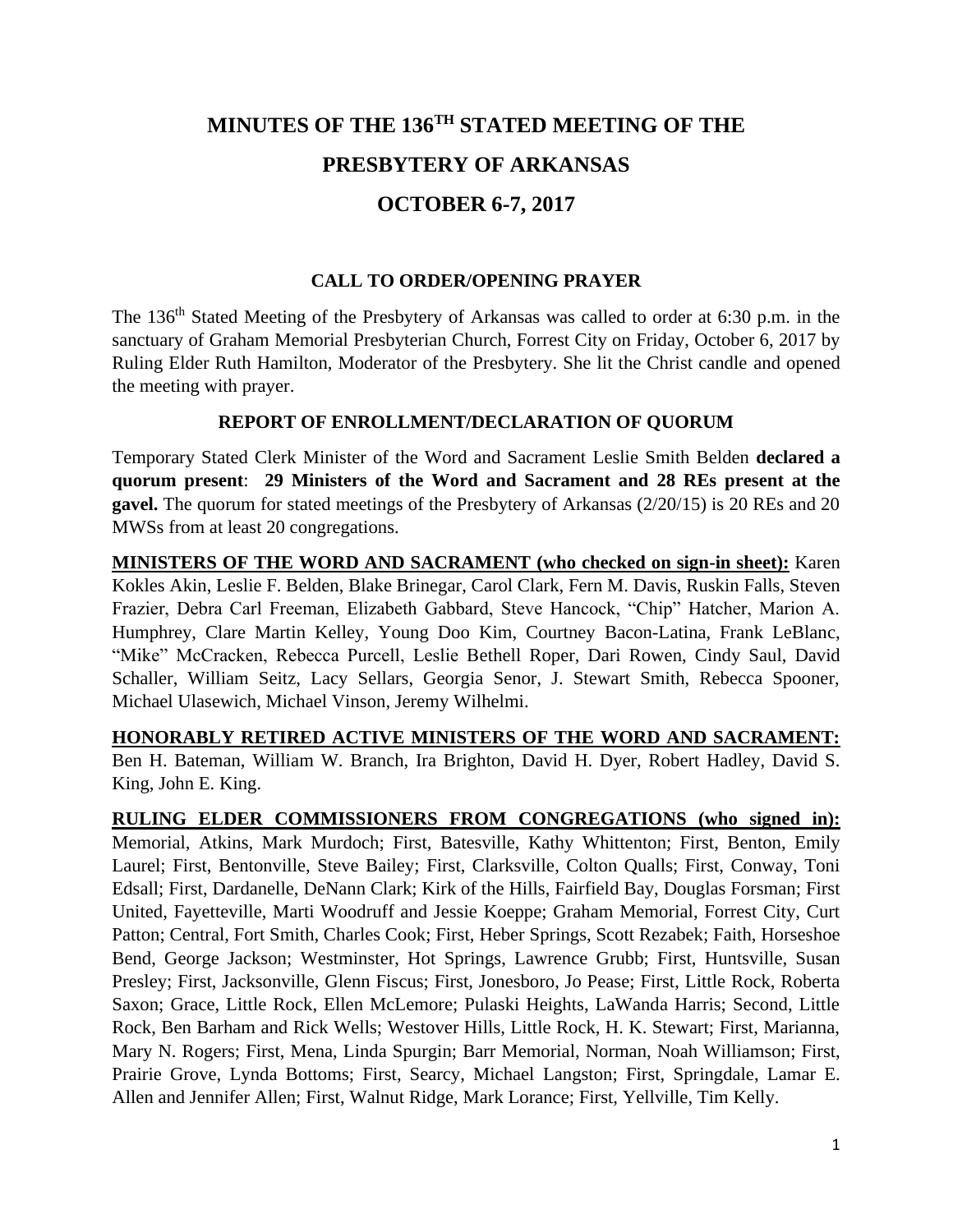**AT-LARGE COMMISSIONERS:** Ex-Officio Members of Coordinating Team, Bob Boehmler, treasurer; Ruling Elder Members of Coordinating Team, Ted Belden, Jan Enke, Karene Jones, Patty Minga; Moderators of Presbytery Ministry Areas, Committees, Subcommittees, RE Ledridge Davis, Committee on Representation, RE Leah Shell, Future of the Church Ministry Area; Ruling Elder Commissioners to General Assembly 222 Gail Murdoch; Co-Moderator, Presbyterian Women, Ila Blackketter Wolfe; Moderator of Presbytery, RE Ruth Hamilton.

**COMMISSIONED RULING ELDERS:** G. Hartley Jones, Barr Memorial, Norman; Chuck Olson, Memorial, Atkins; Kelly Pearson, First, Dardanelle.

**CERTIFIED CHRISTIAN EDUCATORS:** Jeannie Ford, NiAnn Thompson. Certified Associate Christian Educators: None

**VISITORS TO THIS MEETING:** 23 signed in.

**CORRESPONDING MEMBERS:** RE Sherry Kenney, Central, Denver Presbytery, Presbyterian Foundation; MWS David Johnson, Austin Presbyterian Theological Seminary, Mission Presbytery; MWS Jane C. Johnson, First, Smithville, Mission Presbytery; MWS Tim Ferrell, HR, South Alabama Presbytery.

**YOUNG ADULT DELEGATE ADVISOR:** Jeff Dunaway, Graham Memorial, Forrest City.

**MINISTERS OF THE WORD AND SACRAMENT WITH EXCUSED ABSENCES:** DC Adams, Bill Bailey, Nancy Benson-Nicol, Phil Blackburn, Tasha Blackburn, Bryan Bond, Brian Brock, Philip W. Butin, Janet Butin, Joy Carrington, Lance Clemmons, Kris Crawford, Katie Cummings, Kade Curry, Lewis R. Donelson IV, James J. Farley III, Paul Fulks, Susan Gray, Al Henager, Jennifer Lord, Jeff Price, Dennis Ritchie, Susan Rose, Ward Rudolph, Anne Russ, Shauna Silmon, Lindy Vogado, Marci Ward, Robert Williamson, Daniel Wooley, Harry Young.

**HONORABLY RETIRED ACTIVE MINISTERS OF THE WORD AND SACRAMENT WITH EXCUSED ABSENCES:** Donald Campbell, Danny Daniel, Joyce Daniel, Gordon Garlington, Sally Johnson, Dick Shinkle, Fred Taylor, Rita Wilson, Darwin Wolfe.

**MINISTERS OF THE WORD AND SACRAMENT ABSENT WITHOUT EXCUSE:**  Mark Clark, Clifton P. Ford, John Gibson, Jai Kwak, Libby Lizarraga, Marie Mainard O'Connell, Jeff Parker, Timothy C. Reeves, Patricia Schaller, Terry Tallent.

**HONORABLY RETIRED ACTIVE MINISTERS OF THE WORD AND SACRAMENT ABSENT WITHOUT EXCUSE:** Catherine L. Allsbury, Milton B. Davis, Guy Delaney, Alan Ford, Orin M. Frank. Richard Frothingham, David E. Gill, William F. Henning, Lance Jones, Mark Lenneville, "Bo" Lewis, Terry McLellan, James B. Miller, Richard H. Miller, Jerry Rice, W. Kennedy Upham, Don Wardlaw.

**SESSIONS WITH EXCUSED ABSENCES:** First, Arkadelphia; Presbyterian Church of Bella Vista; Vaughn, Bentonville; Presbyterian Church of Bull Shoals; First, Eureka Springs; First, Fort Smith; First, Gurdon; First, Harrison; Holly Grove Presbyterian; Kirk in the Pines, Hot Springs Village; Mount Vernon, Pea Ridge; First, Rogers.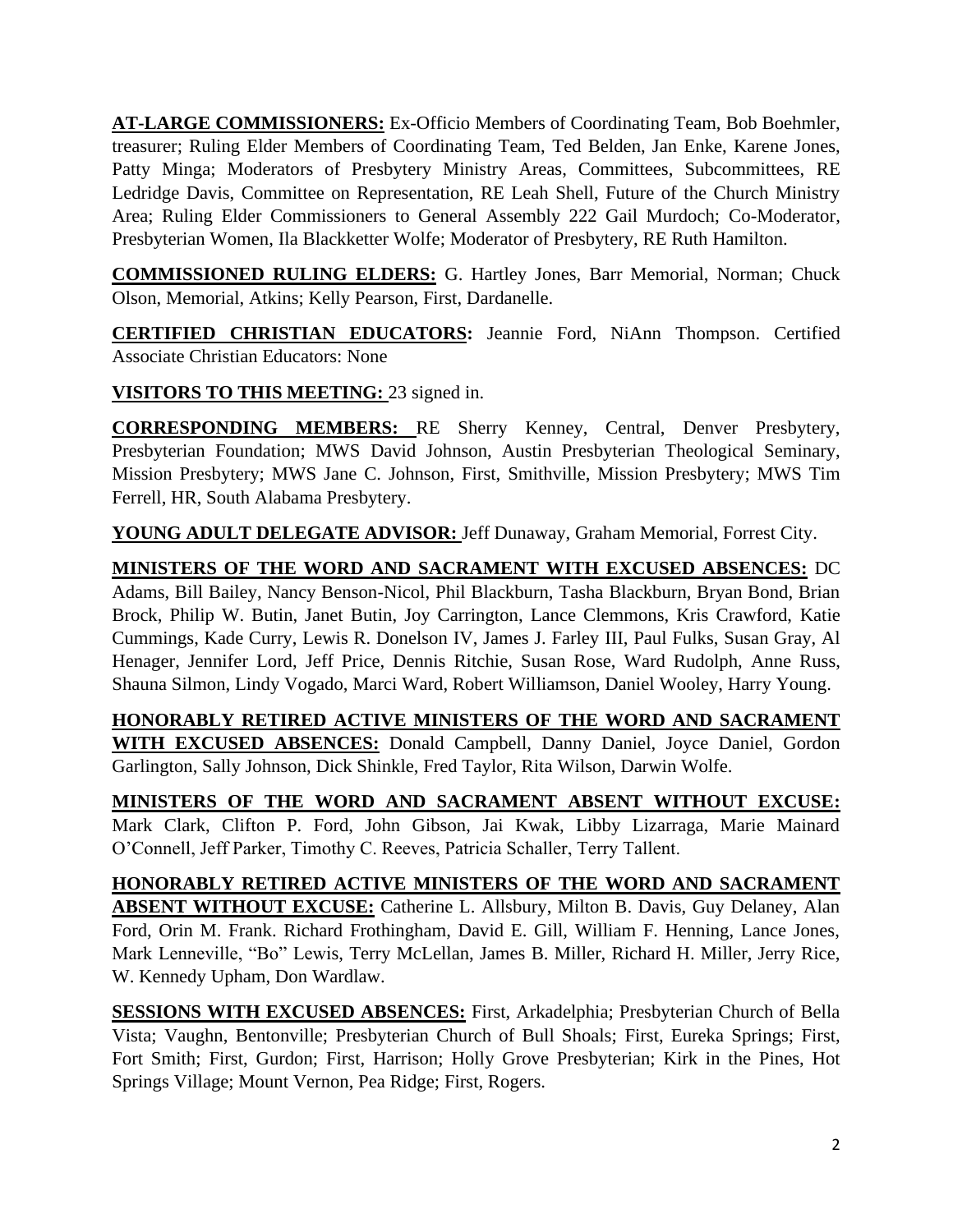**SESSIONS ABSENT WITHOUT EXCUSE:** First, Alma; Alpine, Amity; West End, Arkadelphia; First, Beebe; second commissioner from First, Bentonville; First, Brinkley; Cane Hill; Harmony, Clarksville; Elkins; One-O-One, Gamaliel; First, Gravette; Good Shepherd, Greenwood; Hardy, Spring River; First, Helena; Holiday Island; First, Hot Springs; Woodlands, Hot Springs Village; Allison, Little Rock; third and fourth commissioners, Second, Little Rock; Trinity, Little Rock; First, Lonoke; First, Malvern; First, McGehee; First, Morrilton; Hopewell, Morrilton; First, Mountain Home; Mountainburg; First, North Little Rock; Park Hill, North Little Rock; First, Ozark; First, Paragould; Central, Pine Bluff; Faith, Pine Bluff; First, Pine Bluff; Central, Russellville; First, Stuttgart; First, Van Buren; Cleburne Avenue, West Helena; Wynne Presbyterian.

**AT-LARGE MEMBERS ABSENT WITH EXCUSE:** Ruling Elder Members of Coordinating Team, Justin Clark, Ken Coker, Peg Falls-Corbitt, Mary Shaw, Marty Shepherd.

**AT-LARGE MEMBERS ABSENT WITHOUT EXCUSE:** Ruling Elder Commissioners to General Assembly 222 Jessie Rancifer.

**COMMISSIONED RULING ELDERS ABSENT WITH EXCUSE:** Carolyn Beane, Barr Memorial, Norman; Claire and Kenneth Rhodes, West End, Arkadelphia; Ed Wilkinson, Good Shepherd, Greenwood.

**COMMISSIONED RULING ELDERS ABSENT WITHOUT EXCUSE:** K. C. Chanthorn, Laotian—First, Ft. Smith; Rita Manske, Cane Hill; Harlis Wright, Faith, Pine Bluff.

**CERTIFIED CHRISTIAN EDUCATORS ABSENT WITH EXCUSE:** Kristi Button, Lynn King, retired; Nancy Irving Smith, retired. **Certified Associate Christian Educators Absent with Excuse:** Lynn Condra, retired; Theresa Spragins, Susie Wright.

# **ADOPTION OF THE DOCKET**

Temporary Stated Clerk moved the adoption of the docket without changes. **The docket was adopted as printed.**

# **SEATING OF CORRESPONDING MEMBERS AND GRANTING OF**

### **PRIVILEGE OF THE FLOOR/VOICE**

Seated as corresponding members with privilege of the floor and voice were: MWS Dr. David Johnson, APTS, Mission Presbytery; MWS Jane Johnson, Mission Presbytery; MWS Tim Ferrell, HR, South Alabama Presbytery; and guests Rev. John Landis, American Baptist, serving First, Pine Bluff; Rev. Michael Qualls, Cumberland Presbyterian, serving Graham Memorial, Forrest City; RE Duke Monroe, First, Jacksonville; Candidate being examined Margaret (Maggie) Alsup; Melissa Jenkins, Presbyterian Village, LR; and RE Sherry Hester Kenney, Central, Denver Presbytery, Presbyterian Foundation.

### **INTRODUCTION OF FIRST-TIME COMMISSIONERS**

Moderator asked for first-time Ministers of the Word and Sacrament or ruling elder commissioners to stand and introduce themselves.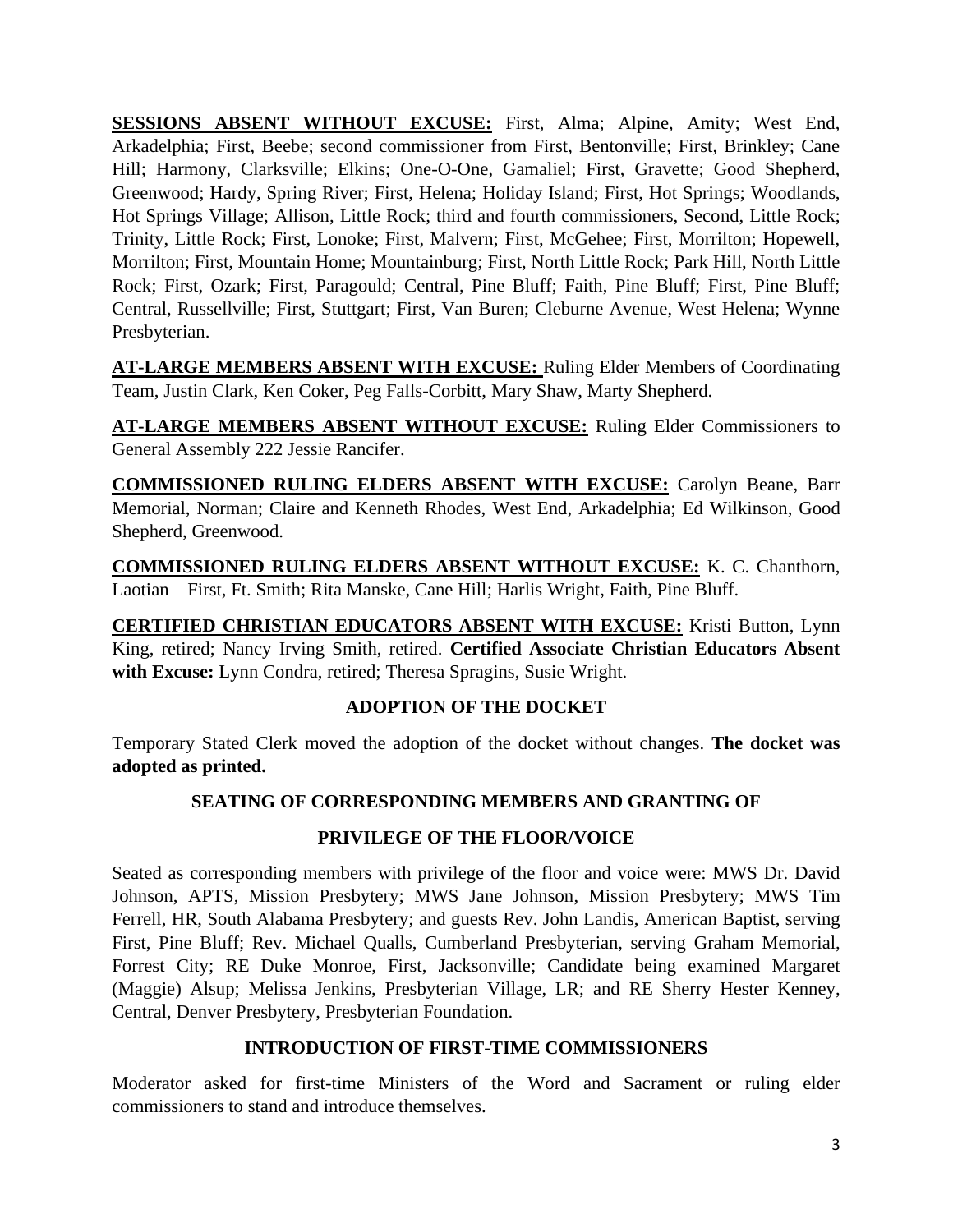#### **INTRODUCTION OF PRESBYTERY STAFF**

Moderator introduced the following: General Presbyter MWS Stewart Smith, Temporary Stated Clerk MWS Leslie Belden, absent tonight/present tomorrow Resourcing Director/Recording Clerk RE NiAnn Thompson; Director of Mission Support RE Kenneth Rich; Staff for Congregational Discernment MWS Michael Vinson; and outgoing Youth Staff Britton Varn.

### **WELCOME FROM HOST**

Pulpit Supply Rev. Michael Qualls, Cumberland Presbyterian, brought greetings from the session, congregation and staff of Graham Memorial, Forrest City, and invited all to stay after worship for the reception in Pettus Hall.

### **APPOINTMENT OF LEAVES OF ABSENCE COMMITTEE AND TELLERS**

The following were appointed: Leaves of Absence Committee—MWS Clare Kelley, HR and MWS David Schaller; Tellers – RE Patty Minga, First, Jonesboro; MWS Ruskin Falls, MWS Jeremy Wilhelmi.

### **ORDER OF THE DAY – THEOLOGICAL PRESENTATION**

MWS Dr. David Johnson, Austin Presbyterian Theological Seminary, spoke on "Reformed Spirituality and Current Trends and Patterns and Practices" as a guest of the Mission of the Church Ministry Area.

#### **BREAK**

### **WORSHIP WITH THE SACRAMENT OF THE LORD'S SUPPER**

Candidate for Ministry Margaret (Maggie) Alsup brought the sermon as part of her exam for ordination, REs Mike Easley and Sam Harris and Candidate Stacey Hammons were liturgists, and MWSs "Mike" McCracken and Fern Davis officiated at the table. Communion was served by intinction. Ruth Ann Vowan directed the Chancel Choir, and Alex Turner was guest organist. The offering benefitted Presbyterian Village's campus renovations, especially accessibility, the center working with dementia, and rehabilitation-therapy services. (bulletin in appendix)

### **RECESS AND RECEPTION**

Moderator Ruth Hamilton recessed the meeting until 8:30 am Saturday morning, and extinguished the Christ candle. Light refreshments were served in the Presbyterian Women's room and Pettus Hall. Commissioners were in recess until 7:30 a.m. Saturday morning when a light continental breakfast was served in Pettus Hall.

### **SATURDAY, OCTOBER 7, 2017**

### **BUSINESS RESUMES**

Moderator Hamilton called the body back to order in the sanctuary at 8:30 a.m. She introduced MWS Lacy Sellars, moderator of Coordinating Team, and RE NiAnn Thompson, lit Christ candle and prayed. Worship offering total was \$1,232.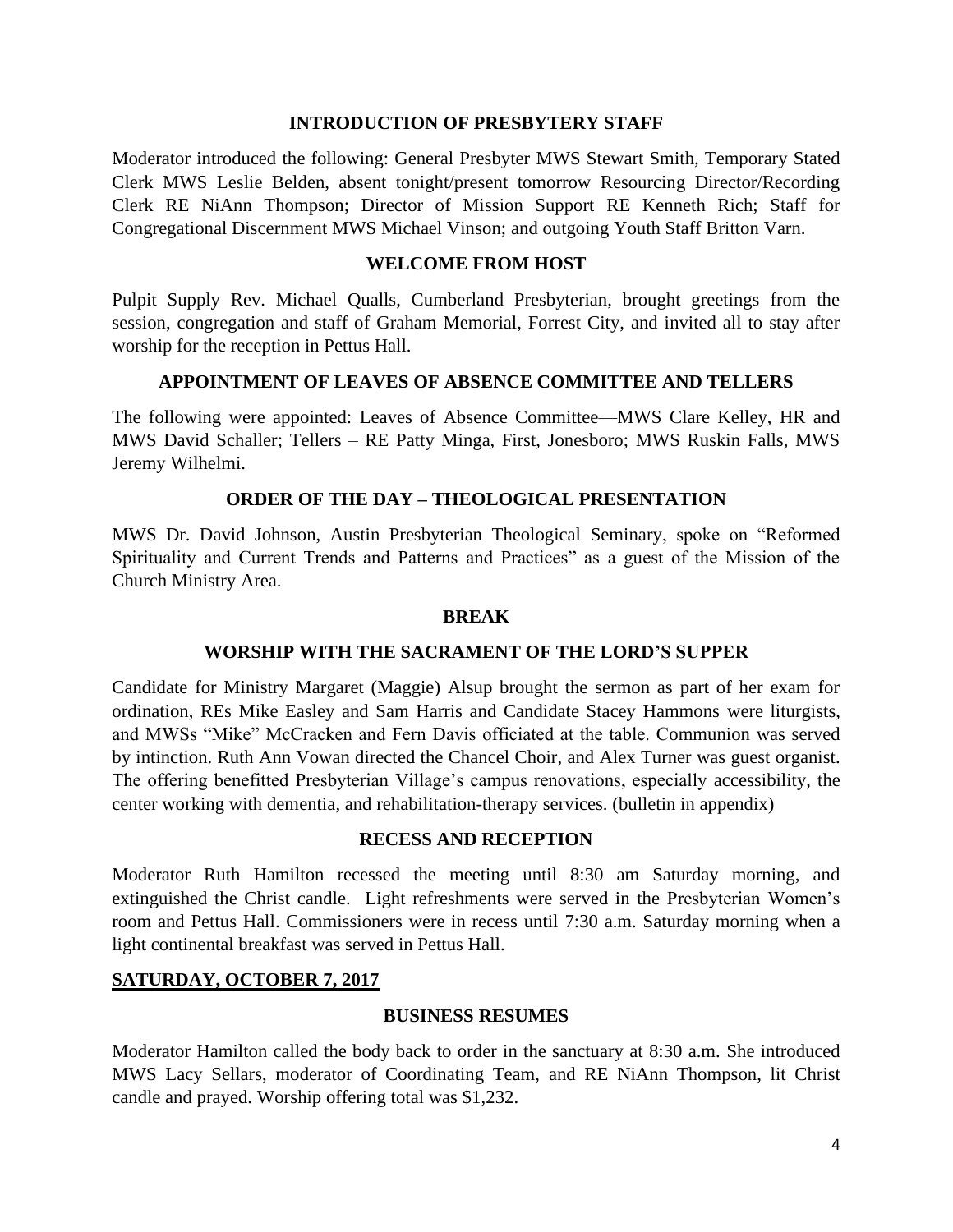### **DEVOTIONAL ON SPIRITUAL HEALTH OF CONGREGATIONS**

MWS Leslie Smith Belden led the brief devotional using the new PCUSA tool "Congregational Spiritual Vitality." (bulletin and handout in appendix). Certified Christian Educator Jeannie Ford led the song and movements to "Spirit of the Living God." Moderator Hamilton announced the availability of flood buckets in Pettus Hall and the need to fill out meeting evaluation forms.

### **ADOPTION OF CONSENT AGENDA**

Temporary Stated Clerk Belden moved the following, which was seconded and passed:

- **1. Motion to approve the minutes of the 135th Stated Meeting of the Presbytery of Arkansas, June 3, 2017, held at Second Presbyterian Church, Little Rock, AR. (distributed in a separate packet)**
- **2. Motion to receive the final report of the Rogers Administrative Commission, which served in an advisory capacity to the session of First Presbyterian Church, Rogers, during their time of transition, and dismiss the members of the Administrative Commission with thanks.** (report in appendix)
- **3. Motion to dismiss MWS William Fred Galbraith, HR, to Indian Nations Presbytery, effective October 7, 2017, who was received by that presbytery on July 11, 2017.**
- **4. Motion to receive Rev. Mike Clark, a minister in good standing in the Evangelical Lutheran Church in America (ELCA), serving as the Transitional Pastor of First Presbyterian Church in Mountain Home, as a Temporary Member of the Presbytery of Arkansas per** *Book of Order* **G-2.0506, which reads:**

*G-2.0506 Temporary Membership in Presbytery for a Period of Service*

**A presbytery may enroll a minister of another Christian church who is serving temporarily in a validated ministry in this church, or in an installed relationship under the provisions of the Formula of Agreement (***Book of Order***, Appendix B; G-5.0202), when the minister has satisfied the requirements of preparation for such service established by the presbytery's own rule.**

**The Evangelical Lutheran Church in America (ELCA) is in "Full Communion" with the PC(USA) through the Formula of Agreement (***Book of Order***, Appendix B).**

- **5. Motion to approve the Clergy Compensation Report for 2017.** (see appendix)
- **6. Motion to receive the report of the Administrative Commission that installed MWS Kade Curry as Pastor of First Presbyterian Church in Springdale, and dismiss them with thanks.**

### **Consent agenda was approved.**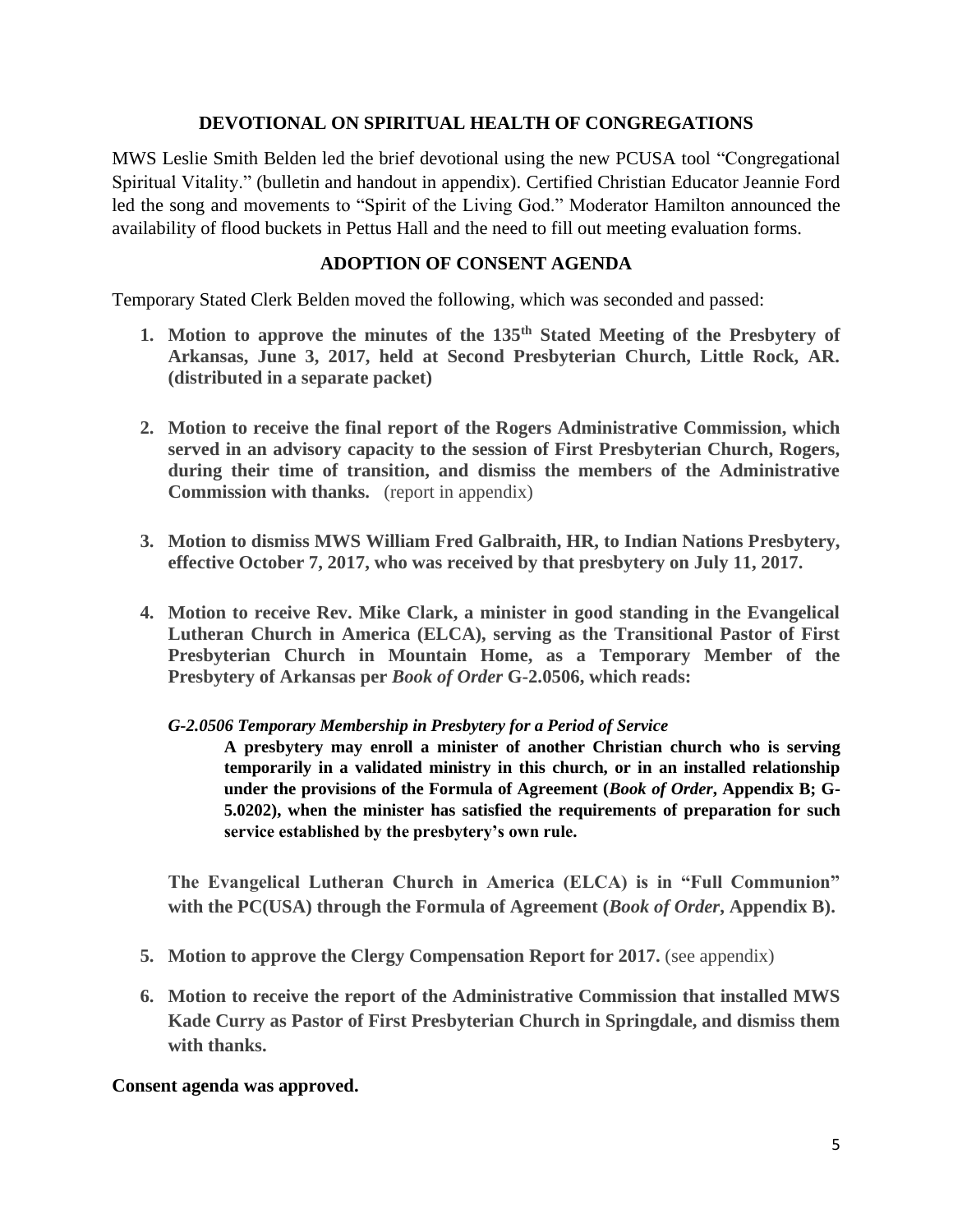#### **TREASURER'S REPORT**

Presbytery Treasurer RE Bob Boehmler gave the report. He reported income received so far this year and noted that many congregations pay late in the year. He thanked the congregations and asked for support through the end of the year. It has not yet been necessary to transfer investment funds this year. Returns on investments have been good and favorable. Boehmler voiced appreciation for staff support and asked if there were questions.

# **REPORT OF THE TEMPORARY STATED CLERK**

MWS Belden gave the following report:

### **Reminder of Quorum:**

The quorum for a meeting of the Presbytery of Arkansas was established by the General Committee and passed by the Presbytery on February, 20, 2015: The quorum for stated meetings of the Presbytery of Arkansas is twenty (20) Ruling Elders and twenty (20) Ministers of the Word and Sacrament from at least twenty (20) congregations.

### **Report on Administrative Commissions:**

• Cane Hill/Walnut Grove Administrative Commission – Phil Butin, Moderator

The Walnut Grove property was sold for \$45,000 on July 15, 2017. The presbytery received \$19,787 at the closing of the sale and will receive another \$25,000 on or before July 14, 2018. This money, as approved by the presbytery at its last meeting, will be used to support the Commissioned Ruling Elder program of the Presbytery. The AC is in communication with the Historic Cane Hill Society, who wishes to restore the Cane Hill Presbyterian Church property and grant permission for the church to continue meeting there.

• Clarksville, First Administrative Commission – Ted Belden and Clare Kelley, Co-**Moderators** 

> The AC is charged with working with the session of First Presbyterian Church, Clarksville, with the primary responsibility of selling the property. The AC has met multiple times and is establishing the value of the building and talking with various entities about the future use of the building.

• Gamaliel, 101 Presbyterian Church – Blake Brinegar, Moderator

The congregation seeks dissolution with the PC(USA). The AC has received financial records and continues to work with the session of Gamaliel 101. The church wants to be non-denominational with the new name "Grace."

• La Comunidad Hispanic Administrative Commission – Phil Butin, Moderator

The ministry, as it has been, has closed and the sign is down at First, Springdale.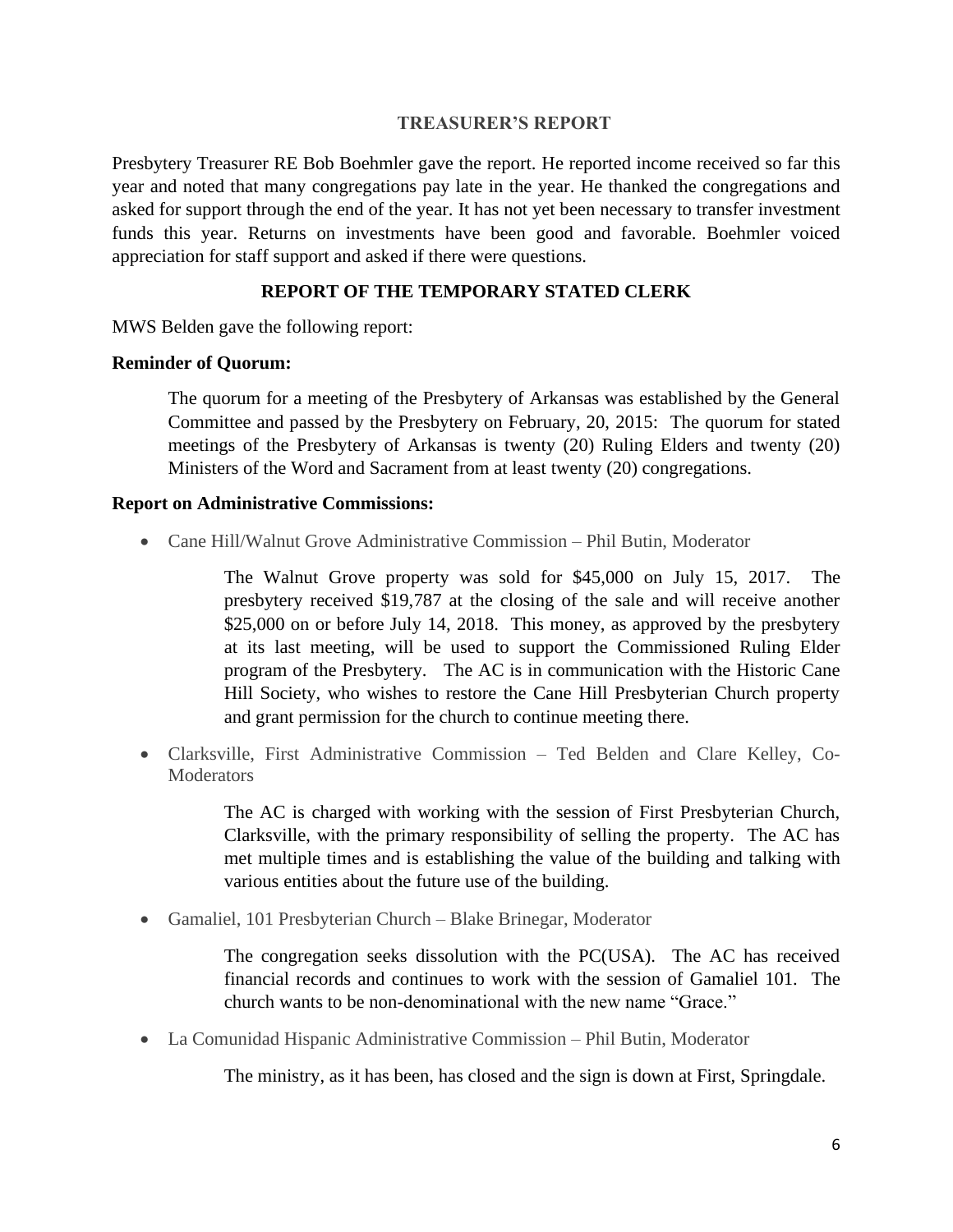• Little Rock, First Administrative Commission – Cyril Hollingsworth, Moderator

The AC continues to work closely with the session during the congregation's transitional period without a pastor.

• Lonoke, First Administrative Commission – Marie Mainard-O'Connell, Moderator

The AC was established June 4, 2016 to assist church in discerning the next steps, with the session, for the congregation. They met on Thursday, September 28, at 2:00 pm.

• Ozark, First Administrative Commission – Brian Brock, Moderator

The AC is charged, among other tasks, with selling property that the church holds in trust for the presbytery, as the congregation expressed their desire to leave the PC(USA).

• Rogers, First Administrative Commission - Leah Shell, Moderator

The AC believes that they have fulfilled their charge, and they have turned in their final report to the Temporary Stated Clerk, and asked to be dissolved. (see appendix)

• Washington County Property Administrative Commission – Ted Belden, Moderator

The AC is charged with selling a property on Crossover Road valued at \$500,000.

# **Report on Pastoral Status:**

- MWS Ray McCalla is dismissed by Arkansas Presbytery, received by Des Moines Presbytery 2/11/17
- MWS Robert Lowry, dismissed by Arkansas Presbytery 2/3/17, received by MS Presbytery 2/18/17
- MWS Susan Carter Wiggins is dismissed by Arkansas Presbytery, received by Mid South Presbytery 8/14/16

# **Report on the Synod's Review of the 2016 Presbytery of Arkansas Minutes:**

One of the responsibilities of governing bodies is to review the records of the councils immediately below them. That is why the Presbytery reviews the records of congregations and the Synod reviews the records of presbyteries. The Synod of the Sun employed a new process for reviewing presbytery minutes and the results of that review were reported to the Temporary Stated Clerk of the Presbytery of Arkansas on September 18, 2017.

When something is omitted it is considered an "exception." There were very few exceptions noted, and the Temporary Stated Clerk will address the information requested.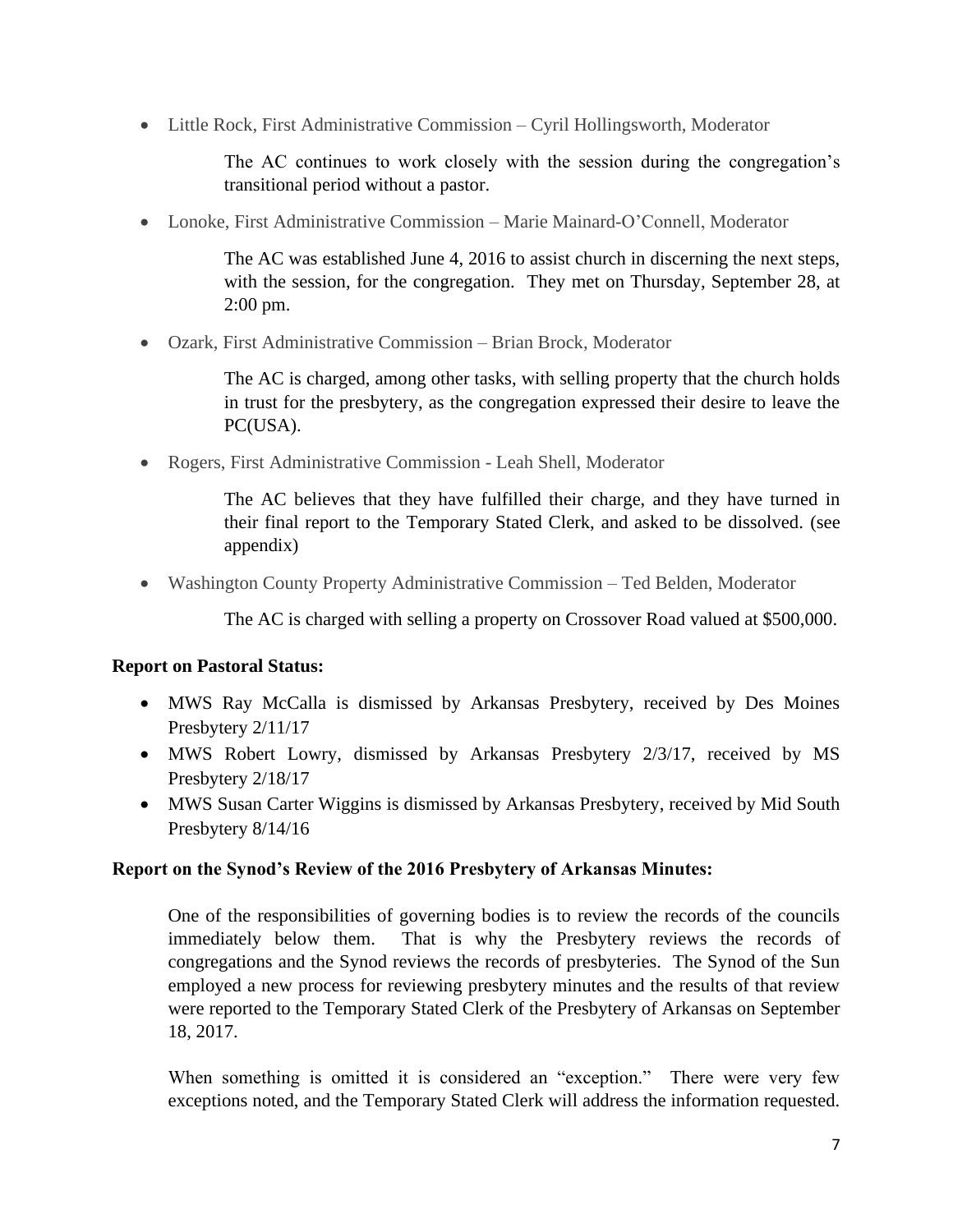The findings of the Synod are reported below. The Temporary Stated Clerk respectfully requests that congregations/Clerks of Session please assist with the review of the records of sister congregations so that those reviews may be recorded and reported to the Synod.

**EXCEPTIONS:** *Required by the Constitution of the Presbyterian Church (U.S.A.) the following matters shall be included in the minutes, as applicable.* 

| Page<br><b>Number</b> | <b>Item</b><br><b>Number</b> | <b>Description</b>                                                                                                                |
|-----------------------|------------------------------|-----------------------------------------------------------------------------------------------------------------------------------|
|                       |                              | Independent financial review not received as noted on form. The                                                                   |
| 164?                  | 8                            | Independent Auditor's report for year ended 12/31/2014 was included in<br>the Appendix - $p. 164$                                 |
|                       |                              | No indication of the number specified as a quorum in the presbytery<br>bylaws or standing rules                                   |
|                       |                              | Reports of all actions regarding the sale, or transfer of real property                                                           |
|                       | 18                           | should include: address, kind of property, present use, price paid, use of<br>proceeds.                                           |
|                       |                              | <b>COMMENTS:</b>                                                                                                                  |
| 8                     | $11 - 12$                    | No indication of how many Session minutes reviewed, including the<br>number of exceptions noted, if any.                          |
| 157                   | 14                           | Should "A Vision for Children and the Church" be renamed to reflect the<br>suggested name of "Child and Youth Protection Policy"? |
|                       |                              |                                                                                                                                   |

Belden reported to commissioners language changes in the 2017-2019 *Book of Order*: return of "Minister of the Word and Sacrament" (instead of Teaching Elder) and retention of "ruling elder" and "commissioned ruling elder."

# **Note: As per the** *Book of Order* **D-10.0103, Belden reported that an offense has been alleged and an investigating committee appointed.**

1. Also, in addition to the action item listed in the packet, another item of business has been submitted to the office of the Temporary Stated Clerk. **A request has come from the Session of the Presbyterian Church of Bull Shoals to grant them permission to sell to the Town of Bull Shoals, Arkansas, a parcel of property that was gifted to them.** Belden moved request and it was seconded. The Presbyterian Church of Bull Shoals received a gift of property across the street from the church on July 1, 2011. There are no utilities to the property and the city's Planning and Zoning Committee will not rezone the property to make it feasible for the church or a potential buyer to extend utilities to it. Meanwhile the church continues to pay for maintenance to the unimproved property. The Session called a congregational meeting, and on September 10, 2017 the congregation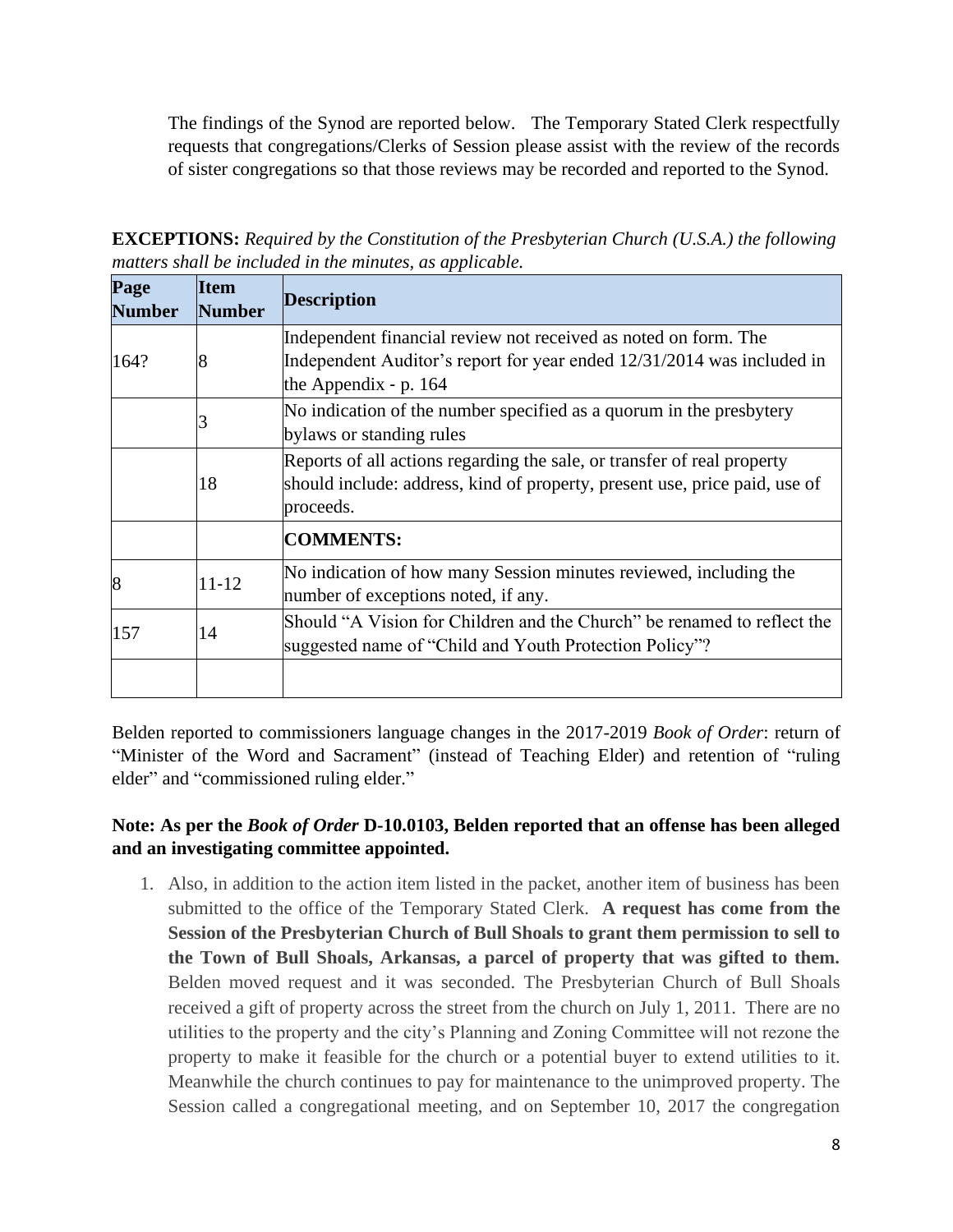voted to Quit Claim the property back to the City of Bull Shoals, pending approval of the Presbytery of Arkansas. (specifics on property from letter) **Motion was approved.**

# **2. Motion to limit all speakers to three minutes when speaking to a motion.**

### *Rationale:*

When the Presbytery of Arkansas gathers we gather to worship, fellowship, learn together, celebrate our ministry together, and to conduct the business before us – with the intent that all that we do is to the glory of God. All of these aspects of our meeting are important. At this meeting there are three 45-minute theological discussions and much business before us. In an attempt to honor the voices of all, and allow the business that is later in the docket to receive as much attention as the business earlier in the docket, those wishing to speak to a motion should be concise in their remarks so that others may also have time to speak.

### **Motion was approved.**

# **REPORT OF THE PRESBYTERY'S TASK FORCE ON STAFFING MODEL**

MWS Leslie Bethell Roper, TF Moderator, First Presbyterian Church, Batesville, submitted the written report as follows with no verbal report:

"Our task force was charged with the work of looking at the current staffing model of the Presbytery of Arkansas, with particular attention to the direction and priorities set forth in the latest restructuring of the Presbytery, and recommending any changes to that staffing model that we see fit. We were asked to report back to the October 2017 meeting of the Presbytery.

The basis of our report is this: we are working on it! This is significant work, and we remain grateful for the Presbytery's trust in us to complete it. So far, our work has included:

- Seeking definition among ourselves for our task, and in particular distinguishing our calling from the important and ongoing work of the Administrative Committee;
- Exploring the history of our current staffing model as well as its past iterations to be able to fully understand how we arrived at the model we have today;
- Comparing our own staffing needs and structure with other presbyteries, with particular focus on the eleven presbyteries within the Synod of the Sun;
- Determining other voices, including current and past staff and current leaders in our presbytery with distinct perspectives on our staffing needs, from which we need to learn and contacting said individuals; and
- Praying together as we seek with hope and joy to discern what staffing model might carry our Presbytery most faithfully into the future.

As we continue our work, we covet your prayers, as we seek to find the most faithful way to staff our Presbytery that we might all "make visible the body of Christ" in our state and in God's world."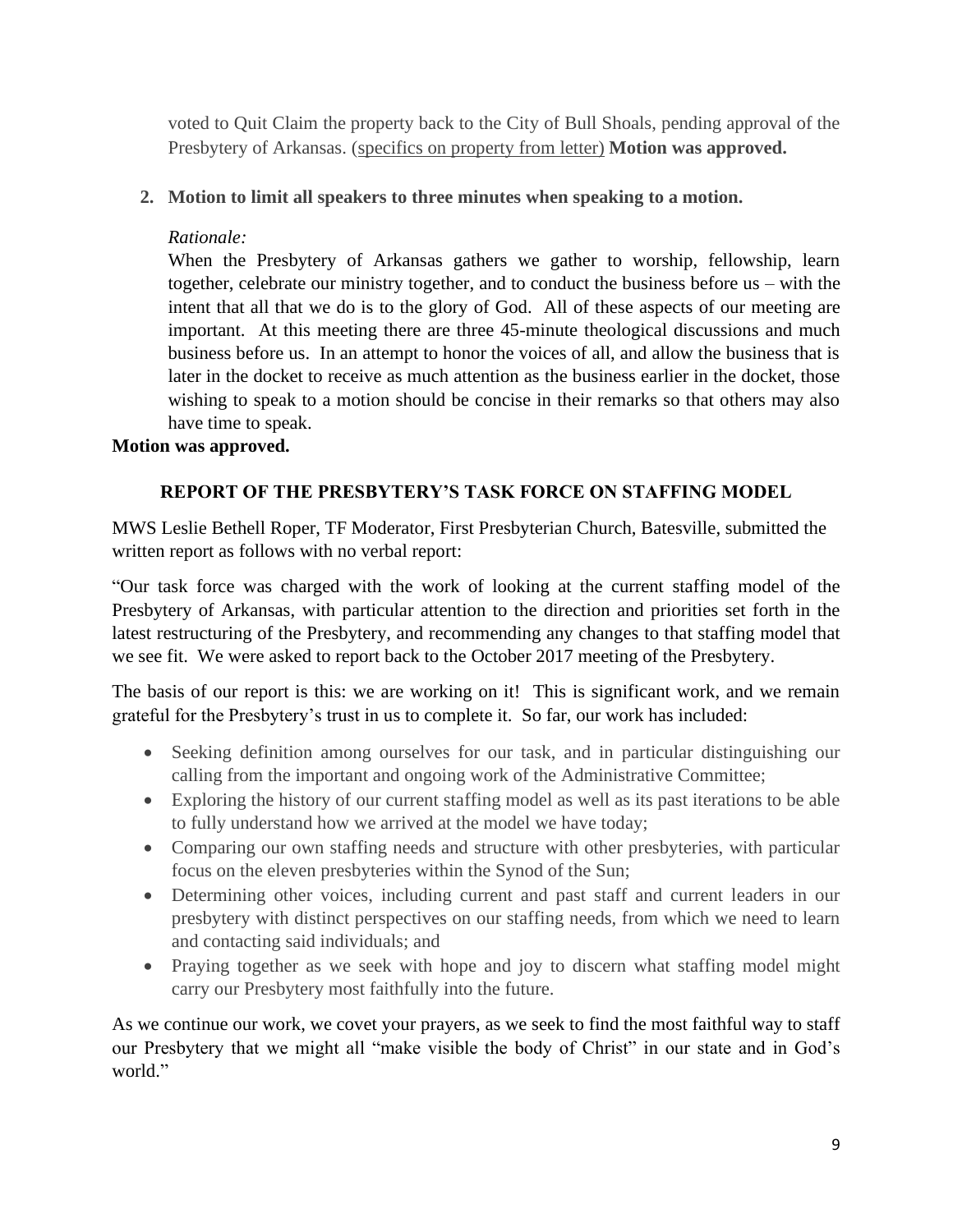Members of the Task Force: Roper, RE Julie Adkisson, First, Conway; MWS David Dyer, HR, Westminster, Little Rock; CRE Kelly Pearson, First, Dardanelle.

# **REPORT OF COORDINATING TEAM**

Coordinating Team moderator MWS Lacy Sellars gave the report. He thanked Hamilton, Belden and Thompson.

### **For Information:**

According to the Presbytery of Arkansas' Ministry Manual:

"The Coordinating Team serves as the coordinating and program oversight body of the Presbytery between meetings. When necessary, the Coordinating Team may act on behalf of the presbytery for routine business or when a called, special, or regular meeting of the presbytery is impractical."

The Coordinating Team met on August 5, 2017, and took the following actions on behalf of the Presbytery of Arkansas:

- 1. Granted Grace Presbyterian Church, Little Rock, permission to encumber the property for up to \$65,000 so that they may take out a loan to pay for repairs to the portico over the walkway surrounding the courtyard of the church.
- 2. Approved the request of the Presbyterian Women to celebrate the Lord's Supper at their 2018 Spring Gathering, April 21, 2018 at First Presbyterian Church, Fort Smith, with PC(USA) MWS officiating.
- 3. Directed the Temporary Stated Clerk to send an email to all Moderators of Ministry Areas, Committees, and Sub-Committees in The Presbytery of Arkansas Ministry Manual, plus the Moderator of Presbyterian Women and the Permanent Judicial Commission, requesting that the groups review the Ministry Manual and send the Stated Clerk any recommended changes to the Manual that would benefit their ministry.
- 4. Elected an Administrative Commission to assist the Presbyterian Churches in Pine Bluff, as the presence of the Presbytery of Arkansas, as they look toward their future ministry, including Pine Bluff First, Central, and Faith. (see page 14 in minutes)
- 5. Approved the following dates and locations for meetings of the Presbytery of Arkansas in 2018:

February 9-10, 2018 at Lyon College, Batesville June 2, 2018 at First Presbyterian Church of Conway October 19-20, 2018 at Ferncliff Camp and Conference Center

# **Report on Coordinating Team Task Forces:**

There are two Coordinating Team Task Forces working on (1) financial assets beyond the budget, and (2) Commissioned Ruling Elder education and process, that were to report back to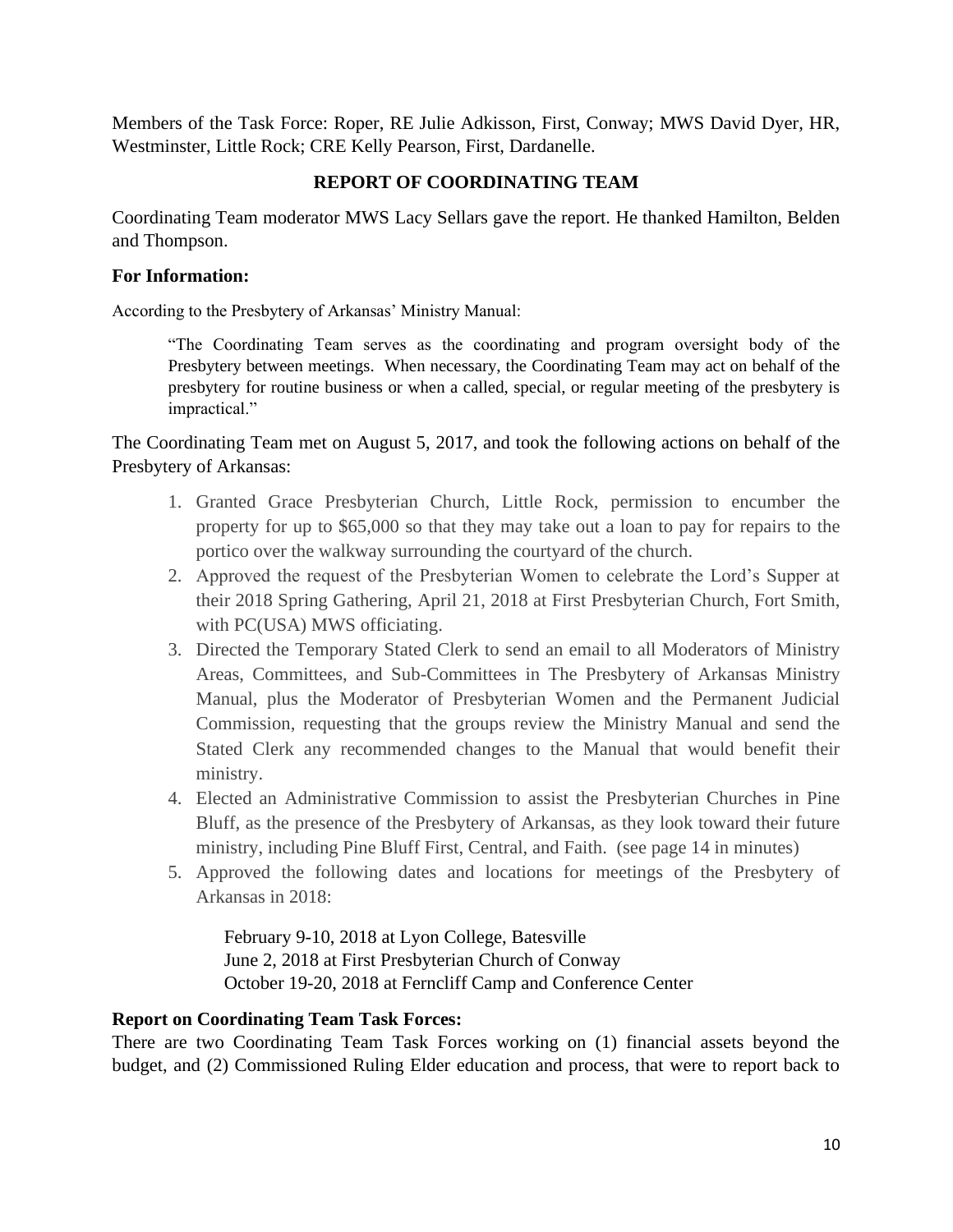the October 2017 meeting. Those Task Forces report that their work is on-going and that they will report back at the February 9-10, 2018 meeting.

# **For Action:**

According to the Presbytery of Arkansas' Ministry Manual, Part 1: Organization and Structure, 8) Amendment, A. Amendments, on page 15:

"Amendments – The **Ministry Manual** may be amended by vote of the Presbytery as follows:

- 1. Amending Organization and Structure The **Organization and Structure** section may be amended by 3/5 vote of the Presbytery present and voting if the proposed amendment is distributed to all members and member congregations no less than 30 days prior to the meeting during which the vote is to take place. This rule may be waived by a 2/3 vote of the Presbytery present and voting.
- 2. Ministry Duties and Presbytery Policies The Ministry Duties and Presbytery Policies sections may be amended by majority vote of the Presbytery."

The proposed changes were posted to the Presbytery's website more than 30 days prior to the October 6-7, 2017 meeting in the folder containing documents for the October 6-7, 2017 meeting of the Presbytery of Arkansas. All congregations, members of the Presbytery of Arkansas, and those required to attend and vote due to their service to the Presbytery were notified of that posting.

The following two motions are amendments to Part 1: Organization and Structure, requiring a 3/5 vote of the Presbytery present and voting to approve.

**1. Pertaining to the Committee on Leadership Development - Motion to amend the Presbytery of Arkansas Ministry Manual Part I: Organization and Structure, 5) Ministry Areas and Standing Committees, C. 1. a) Committee on Leadership Development, (1) Membership on page 8 to reflect the following:** 

**Delete: "Membership: One member from each region of the Presbytery shall be elected to serve a three-year term. Five at-large members representing the diversity of the Presbytery shall be elected. At least one member of the CLD shall be a Certified Christian Educator or Certified Associate Christian Educator."**

**Add: "Membership: One member from each region of the Presbytery shall be elected to serve a three-year term. Seven at-large members representing the diversity of the Presbytery shall be elected. At least one member of the CLD shall be a Certified Christian Educator or Certified Associate Christian Educator."** 

*Rationale:*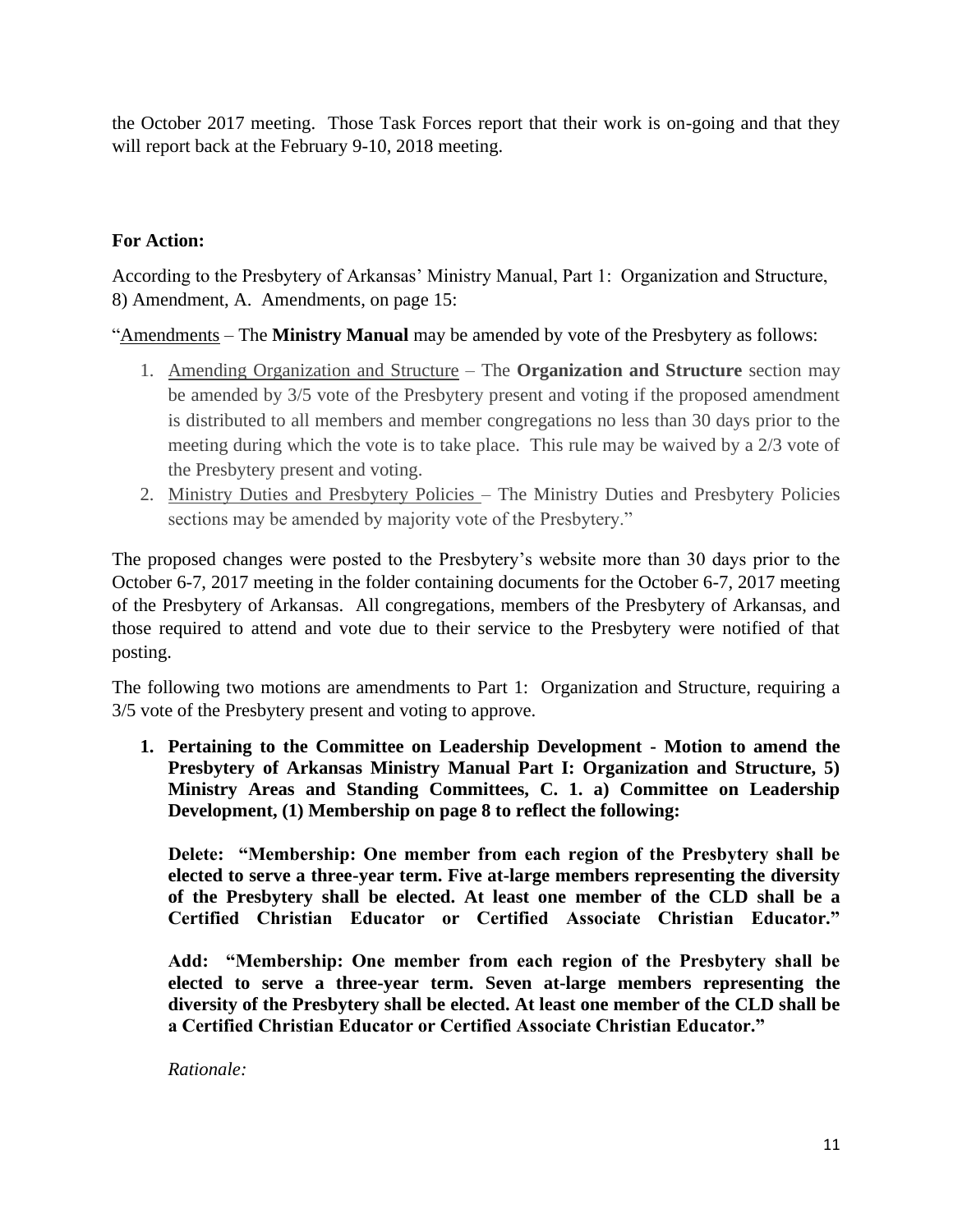The number of members was reduced in the Presbytery's restructuring and has caused difficulties in serving the needs of the candidates under care and elders in the Commissioned Ruling Elder education process. Approval of this motion will add two much needed additional members to the committee.

Discussion: Roper asked whether Nominations can find these 8 additional committee members (CLD and COM). Voice vote was inconclusive. Tellers counted: 48 yes, 20 no. Stated Clerk announced the "yes" voted totaled 70.58% of those voting, with only 60% needed for approval. **Motion was approved by more than 3/5 majority of those present and voting.**

**2. Pertaining to the Committee on Ministry - Motion to amend the Presbytery of Arkansas Ministry Manual Part I: Organization and Structure, 5) Ministry Areas and Standing Committees, C. 1. b) Committee on Ministry, (1) Membership on page 8 to reflect the following:** 

**Delete: "Membership: Two members from each region of the Presbytery shall be elected to serve a three-year term. Ten at-large members representing the diversity of the Presbytery shall be elected to serve a three-year term."**

**Add: "Membership: Two members from each region of the Presbytery shall be elected to serve a three-year term. Sixteen at-large members representing the diversity of the Presbytery shall be elected to serve a three-year term."** 

*Rationale:* 

Prior to the Presbytery's restructuring the Committee on Ministry had twenty-four  $(24)$  members serving the geographical regions of the presbytery. reorganization added the responsibilities of the former Care and Nurture of Church Professionals Committee to the work of the re-named Committee on the Church's Ministry, and reduced the number on the committee to 18. The committee has struggled to provide liaisons to the growing quantity of congregations without pastoral leadership, and needs the additional six members to adequately address the needs of the presbytery. The committee will continue to be equally balanced between Ministers of the Word and Sacrament and Ruling Elders that was formerly mandated in the older version of the PC(USA) *Book of Order*.

Discussion: MWS Frank LeBlanc spoke in favor of motion on enlarging COM. He suggested some other areas or committees could be reduced in members. **Motion was approved by 3/5 majority of those present and voting.**

The following motion is a proposed amendment to Part 2 of the Ministry Manual: Ministry Area and Committee Duties, requiring a simple majority vote of the Presbytery present and voting to approve.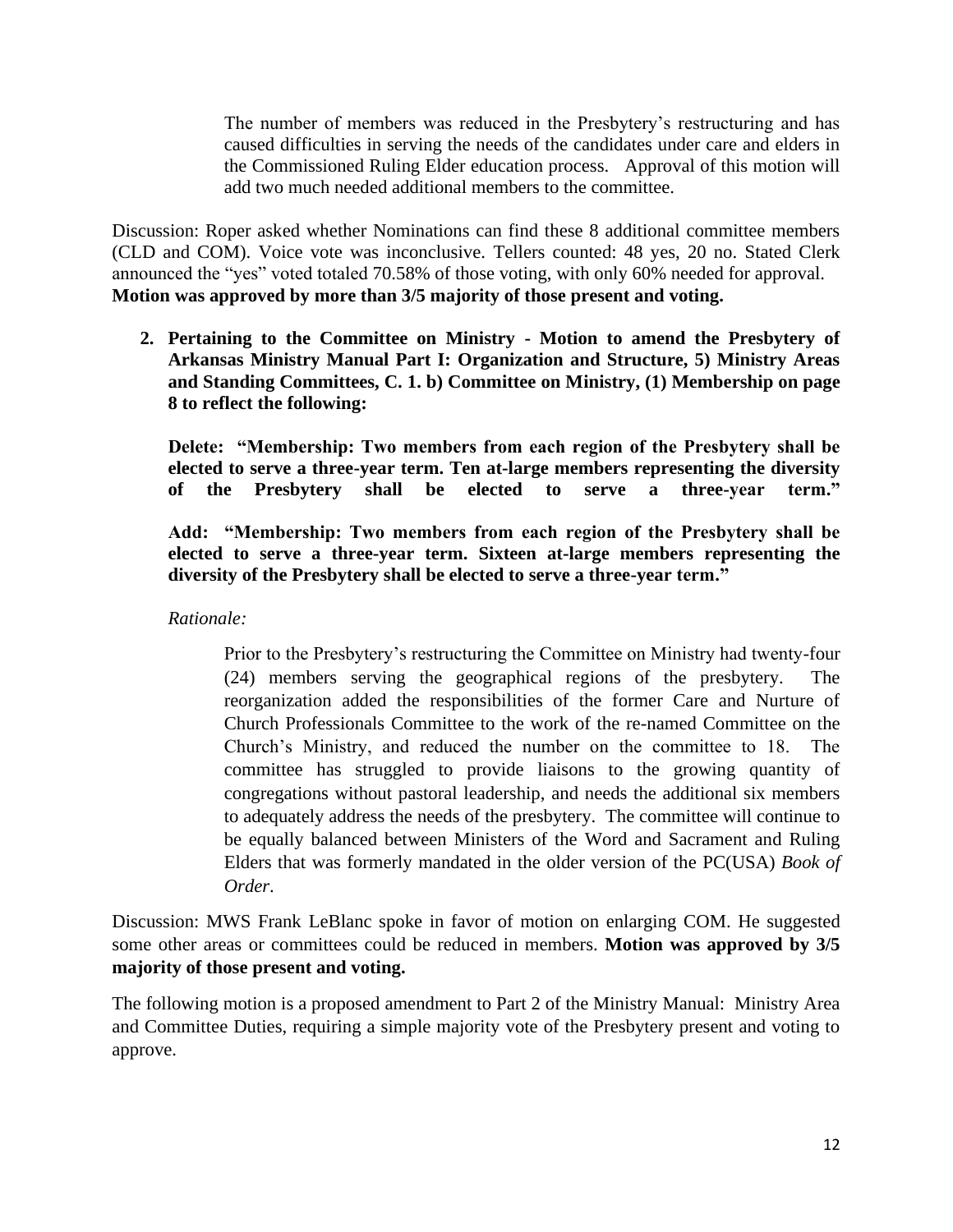**3. Pertaining to the Committee on Nominations – Motion to amend the Presbytery of Arkansas Ministry Manual Part II: Ministry and Committee Duties, adding a "Number 10" under the Responsibilities of the Committee on Nominations, following line 740 on page 19 to read:** 

> **"The Committee on Nominations will do the best job possible to match gifts of people with needs of the presbytery while honoring parity between elders and Ministers of Word and Sacrament, and laity, where allowed, and representing both genders, several ethnicities and regional geography, aspiring to the standards required in the documents. However, when these standards cannot be met despite their best efforts, it is up to the Committee on Nominations' discretion to bring names of persons to the presbytery as appropriately as possible, favoring those who volunteer for particular service."**

*Rationale:* There are some Ministry Areas, Committees, or Subcommittees with vacancies, or potential vacancies, although there are those in the Presbytery who are willing to serve but do not meet representational criteria.

### **Motion was approved unanimously.**

- **4. Motion to confirm the action of the Coordinating Team, which elected the following to fill immediate vacancies:**
	- **a. RE Curtis Wright, Westminster, Hot Springs, Disaster Subcommittee, Class of 2017 (replacing MWS Bryan Bond who resigned)**
	- **b. MWS Elizabeth Gabbard, serving First, Arkadelphia, Synod Commissioner, Class of 2017 (replacing MWS Karen Akin who resigned)**
	- **c. RE Susan Presley, First, Huntsville, Permanent Judicial Commission, Class of 2019 (replacing RE Sam Highsmith who resigned)**
	- **d. MWS Karen Akin, Grace, Little Rock, Ministries with Youth, Young Adult, Campus Ministry Area, Class of 2019**
	- **e. RE Karen Young-Vinson, First, Conway, Committee on Ministry, Class of 2018 (replacing RE Charlie Brown who resigned)**

According to the Presbytery of Arkansas Ministry Manual, Part 2: Ministry and Committee Duties, it is the responsibility of the Coordinating Team to, "Nominate individuals to the Presbytery to be elected to the Committee on Nominations" (The Presbytery Coordinating Team, lines 69-70). Nominations were invited from the floor; there was none. **Nominees were elected.**

**5. Motion to elect the following to serve on the Committee on Nominations: Vacancy:** 

> **CRE Chuck Olson, Class of 2019, replacing MWS Elizabeth Gabbard who resigns at the end of the year to serve as Synod Moderator.**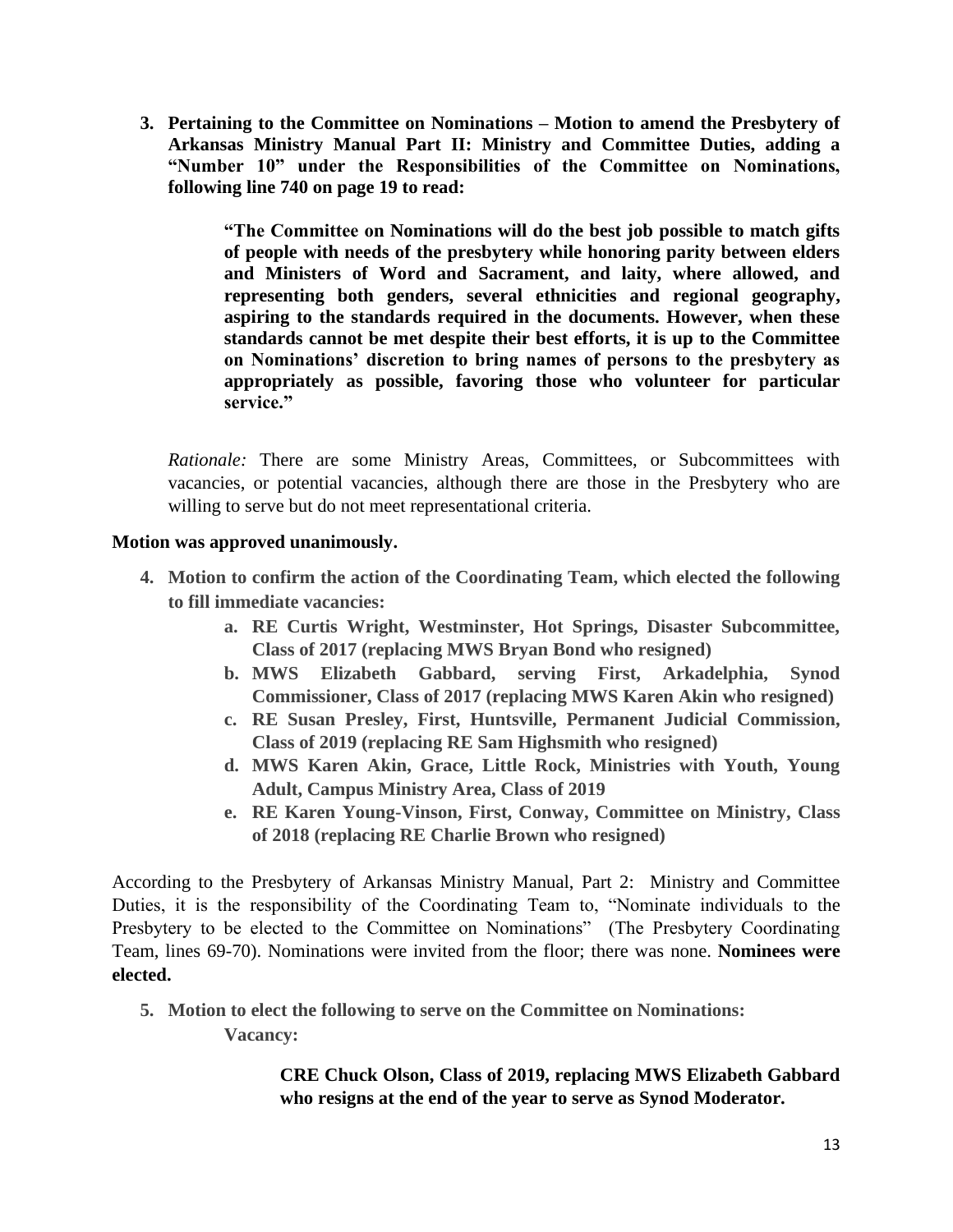### **Class of 2020**

### **MWS Bob Hadley, HR, and to serve as Moderator for 2018.**

### **RE Kim Brooks, First Presbyterian Church, Harrison**

### **RE Keith Burt, First Presbyterian Church, Bentonville**

Nominations were invited from the floor. There was none. **Nominees were elected.**

#### **Pine Bluff, Arkansas Administrative Commission**

The Coordinating Team of the Presbytery of Arkansas elected an Administrative Commission with the following members and authority, and the responsibility to report to the Presbytery of Arkansas:

- **1. Charged with the responsibilities and authority to assist the Presbyterian Churches in Pine Bluff, as the presence of the Presbytery of Arkansas, as they look toward their future ministry. The Presbyterian Churches in Pine Bluff include First Presbyterian Church, Central Presbyterian Church, and Faith Presbyterian Church.**
- **2. Members:**
	- **a. Ruling Elder Wynona Bryant-Williams, Allison Memorial Presbyterian Church, Little Rock**
	- **b. Ruling Elder Don Eilbott; Trinity Presbyterian Church, Little Rock; COM representative**
	- **c. MWS Debra Freeman, First Presbyterian Church, Jacksonville**
	- **d. Ruling Elder Ruth Hamilton, Kirk in the Pines, Hot Springs Village**
	- **e. MWS Frank LeBlanc, Westover Hills Presbyterian Church, Little Rock**
	- **f. MWS Jeff Price, Trinity Presbyterian Church, Little Rock**
	- **g. MWS Anne Russ, First Presbyterian Church, North Little Rock, FotCMA representative**
	- **h. MWS Leslie Belden, Temporary Stated Clerk (ex-officio)**
- **3. Reporting: The AC shall communicate to the Stated Clerk all actions taken on behalf of the presbytery. Actions shall be reported within two weeks of having been taken. (Email is a satisfactory way to report actions taken). Written reports of the AC's actions shall be submitted no less than 30 days prior to each stated meeting of the presbytery. Prior to dissolution, minutes of all meetings of the AC shall be submitted to the Stated Clerk.**

### **REPORT OF THE COMMITTEE ON LEADERSHIP DEVELOPMENT**

Committee Vice-Moderator MWS Debra Carl Freeman gave the report. She said that their committee has the most fun, working with enthusiastic inquirers and candidates for ministry.

#### **Report of Meeting - July 15, 2017**

Arkansas Presbytery's Committee on Leadership Development met remotely via Zoom beginning at 10:00 am on Saturday, July 15, 2017. Kade Curry announced that two additional people have been asked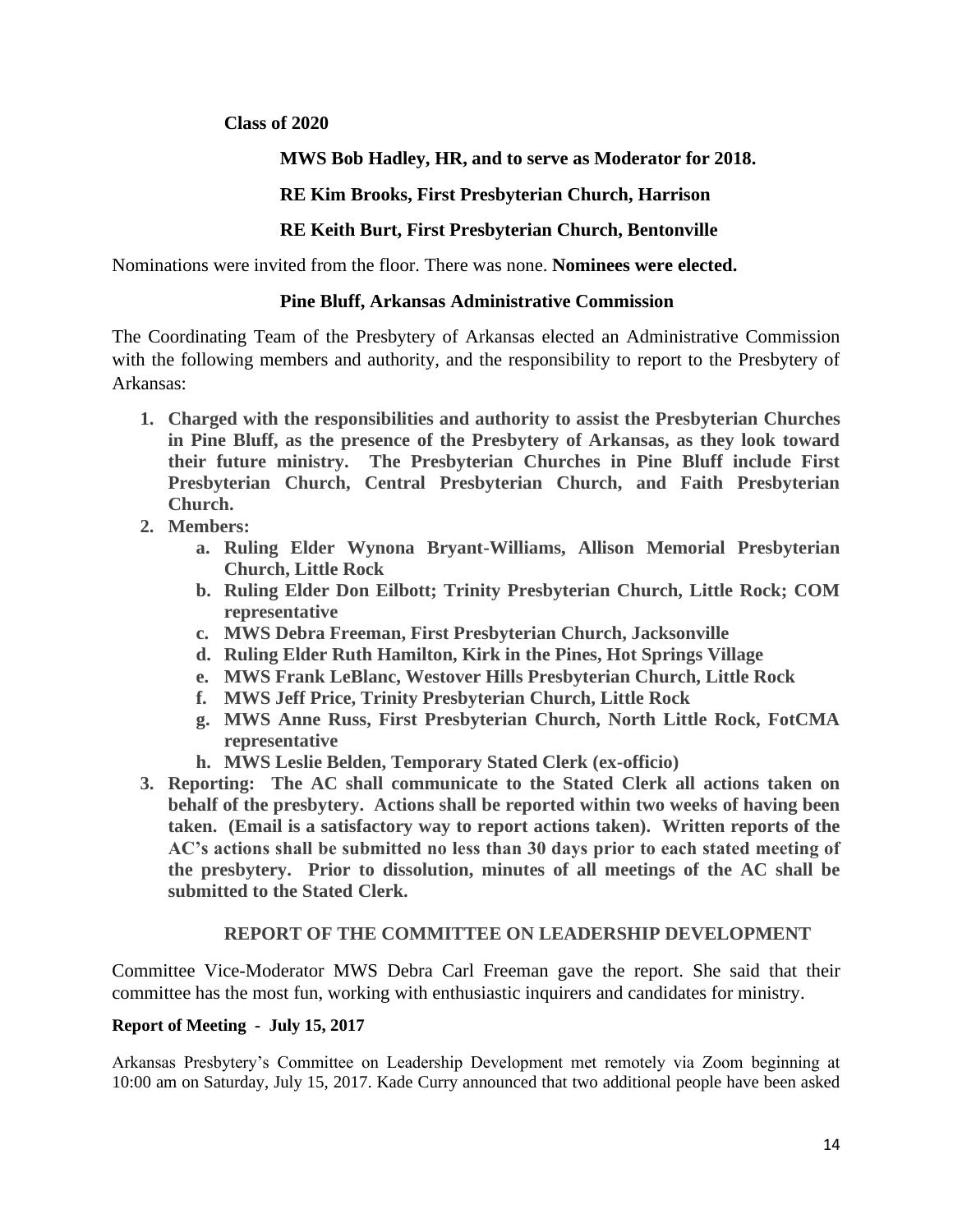to serve on this committee. The committee needs additional members, as we may have twenty candidates under care by the end of the year.

#### Format for Future Meetings

The committee discussed pros and cons of holding online versus in-person meetings. Options included all Zoom with candidates joining the meeting via Zoom, committee members meeting in person and candidates joining by Zoom, and all in-person meetings. The cost savings is dramatic when using Zoom, and it seems to be a waste of resources to bring candidates in for very short actual meeting times. There is still value to having some contact with other committee members. Kade will poll the committee on preferences.

#### Additional Candidates

Potential candidates who have not submitted an application were discussed. It was noted that this committee can offer the potential candidate a person to talk to while the candidate is going through the process of discernment. No action was taken on assigning a "point person" before an official liaison is assigned.

Liaison assignments for current candidates are included on the committee roster.

#### Preparing Candidates for Examination before Presbytery

Statements of Faith have been received from Inquirers and Candidates. Liaisons are asked to review these for content, making sure possible topics for questioning are covered. It was encouraged to review possible questions with the candidates in preparation for examination before Presbytery.

#### Preparation for Interviews

The committee discussed the process for interviewing CRE candidates. Arkansas Presbytery no longer has a Lay Academy, and there isn't much structure for training. Candidates had not been formally under care but had done academic work. Now we don't have much for them to do when they do come under care. Exams have consisted of answering specific questions, and there is no requirement for CRE candidates to be presented to Presbytery. There is no requirement relative to how long a candidate is to be under care.

#### **INTERVIEWS**

Candidates individually joined the meeting via Zoom.

#### Mary Shaw

Mary stated that she started classes at Austin Seminary working on a Certificate in Ministry (CIM). She had no intent at that time to become a CRE. However, she became more interested as time went on. She was already engaged in ministry but was continually receiving God's call to do more. The committee made it clear that we do not commission; we just make sure you are appropriate to be commissioned. The Committee on Ministry does the placement. Mary indicated that the course that changed her direction was "Preaching and Worship." The committee asked where she would like to grow. Mary indicated that pastoral care comes to the forefront. Kade indicated that Mary has already met the requirements to become a CRE; the only requirement left is the final exam. Mary thinks that she is ready to be commissioned. The interview was closed with prayer led by Sarah Leer.

Motion was approved by CLD that Mary be authorized to take the CRE exam and move on to the next step.

#### Ronnie Prevost

Ronnie is a retired professor from a Baptist seminary. He actually served as Stated Supply for a Presbyterian Church during his time as a professor. He retired to northwest Arkansas and feels that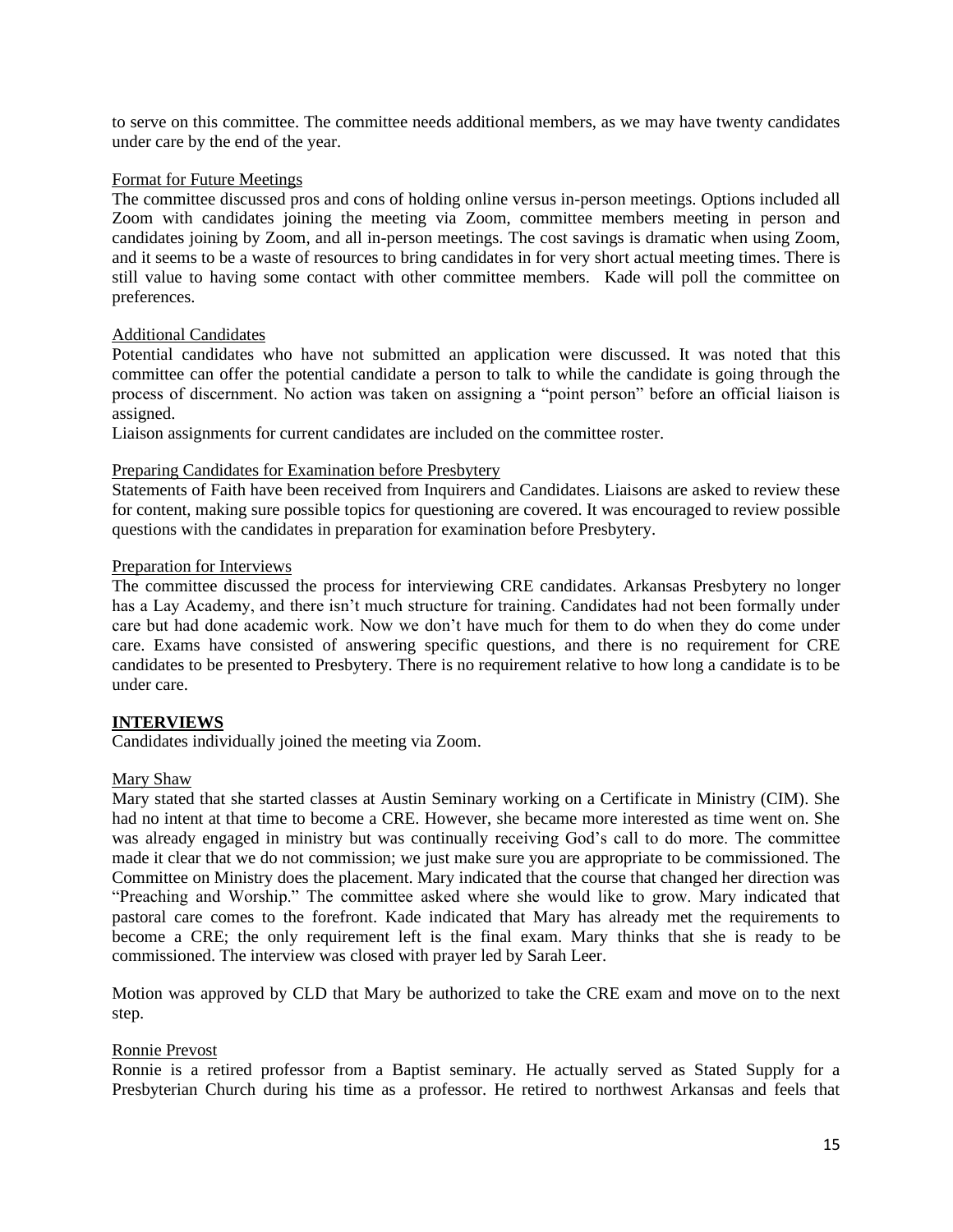churches there could use his services. Prevost has already been given permission by the COM to administer the Sacraments and moderate the First Presbyterian Church of Rogers Session.

Ronnie discussed his change from the Baptist to the Presbyterian Church. He is from a military family who was very active in Baptist Churches. He felt an early call to the ministry. He had always recognized the broader church, not just Baptists. Go where God leads you was his philosophy, which was not tied to a denomination. Ronnie stated that he "visited around" when he moved to Bella Vista and was drawn to the Presbyterian Church of Bella Vista. He noted that the seminary where he taught was more liberal than most Baptist seminaries and that he had an easy transition to Presbyterianism. Ronnie noted that his time he is now spending serving the Rogers Presbyterian Church has confirmed his direction. He has been granted permission to moderate the Session and has used the *Book of Order* when he had questions on the Presbyterian way. His beliefs have been consistent with the PC(USA). He feels confident that he has the training to do the work. He feels comfortable with things which are different in the PC(USA) and would like to be able to be a Transitional Pastor. The interview was closed with prayer led by Susan Anderson.

Motion was approved by CLD that Ronnie be authorized to take the CRE exam and move on to the next step. It was noted that he has done an excellent job serving as supply in Rogers.

Review of Candidates

- Katherine Norwood is halfway through CPE. She has just spent 2 weeks in Israel/Palestine and has interned in Louisville. She is ready for the Vital Content Exam. She will have a wedding in June.
- Molly DeWitt has completed her internship as a camp chaplain. She is an intern at the seminary library. First CPE exams are in two weeks. She is then traveling to Scotland.
- Krista Denne is taking a class in Bible/Exegesis. This is the only exam she lacks. Upon passing, she will have her final interview. She is now interning in Clarksville and Ft. Smith. She is leading worship at Clarksville, First, which is an ordainable position. If she does not pass the Bible Exegesis exam, we may need to determine an alternative.
- Brittany Fiscus-Van Rossum is still under care.
- Stacey Hammons is doing work at Dubuque.
- Stephen Moody has a two-week residency on campus.
- No report on David Mills.
- Jordan Akin has applied for a Presbyterian Study Grant.
- Max Hill has an internship this summer and had a good year at Princeton.
- David Clark took some courses as Austin Seminary and saw examples of diversity in worship. He is reading in preparation for the CRE exam.
- Mary Jane Fischer will be interviewed soon.

#### Committee Name

The Committee on Ministry has asked to be allowed to keep that name. This committee discussed the merits of keeping our original name, Committee on Preparation for Ministry. This would help in communicating with other bodies, as this is the name commonly associated with our function. Kade will investigate the possibility of our going back to this name.

#### Next Meeting

Kade will send out a notice of our next meeting. There being no further business, the meeting adjourned at 11:57 am with prayer led by Kade Curry.

#### **Report of Meeting - September 30, 2017**

The Committee on Church Leadership Development met on September 30<sup>th</sup> 2017 at Central Presbyterian Church in Russellville. A report of this meeting will be given verbally at the Oct. Presbytery meeting.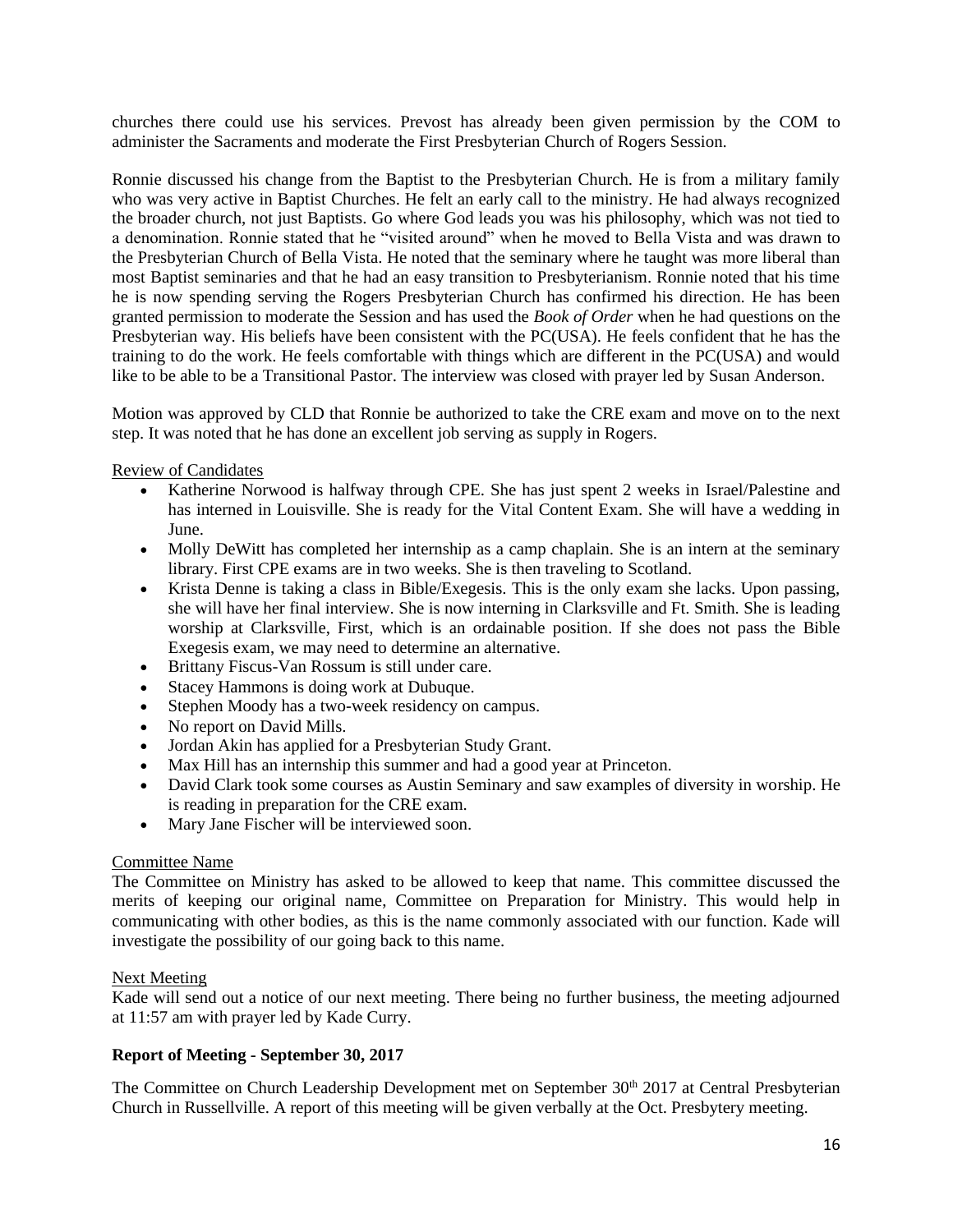Issues to be discussed include a motion to ask the Presbytery's Coordinating Team to revert the committee name back to The Committee on Preparation for Ministry.

The Committee members will be reminded of the important role that liaisons play in the work of the committee. Liaison assignments can be found on the most recent CCLD Roster.

Interviews will be had with:

Alan Huddleston to come under care of CCLD for CRE Status. Alan is a member of the First Presbyterian Church in Springdale and is currently enrolled in ministry classes at Austin Theological Presbyterian Seminary.

Jill Acree of First Presbyterian Church in Conway, had been a candidate under care in Indian Nations but was not ordained by that presbytery. After relocating to Conway she is requesting to come under care of the Presbytery of Arkansas.

Mary Jane Fischer to come under care of CCLD for CRE Status. Mary Jane is a member of the First Church in Jacksonville.

Check-in Interview for Inquirer Max Hill

Check-in Interview for Inquirer Jordan Akin

Check -in Interview for Inquirer David Mills

#### **Acknowledgements and Introductions:**

- 1. Acknowledge the completion of the CRE Preparation Process of Dr. Ronnie Prevost, Ruling Elder Bella Vista Presbyterian Church
- 2. Acknowledge the completion of the CRE Preparation Process of Mary Shaw DCE/ Ruling Elder, First Presbyterian Church, Springdale
- 3. Acknowledge Alan Huddleston of First, Springdale as Under Care for CRE Process.
- 4. Acknowledge Mary Jane Fischer of First Presbyterian Church, Jacksonville, as Under Care for CRE Process.

#### **Action Item:**

1. **Motion to enroll Jill Acree of First, Conway as an Inquirer under care of the Presbytery of Arkansas. Motion was approved.**

**2. Motion to grant permission for the Leadership Development Committee to pursue an "alternate means by which to ascertain the readiness of the candidate for ministry in the areas covered by the standard ordination examinations" for Candidate Krista Denne', should the Leadership Development Committee deem appropriate.**

*Rationale: Book of Order citations*  G-2.0610 Accommodations to Particular Circumstances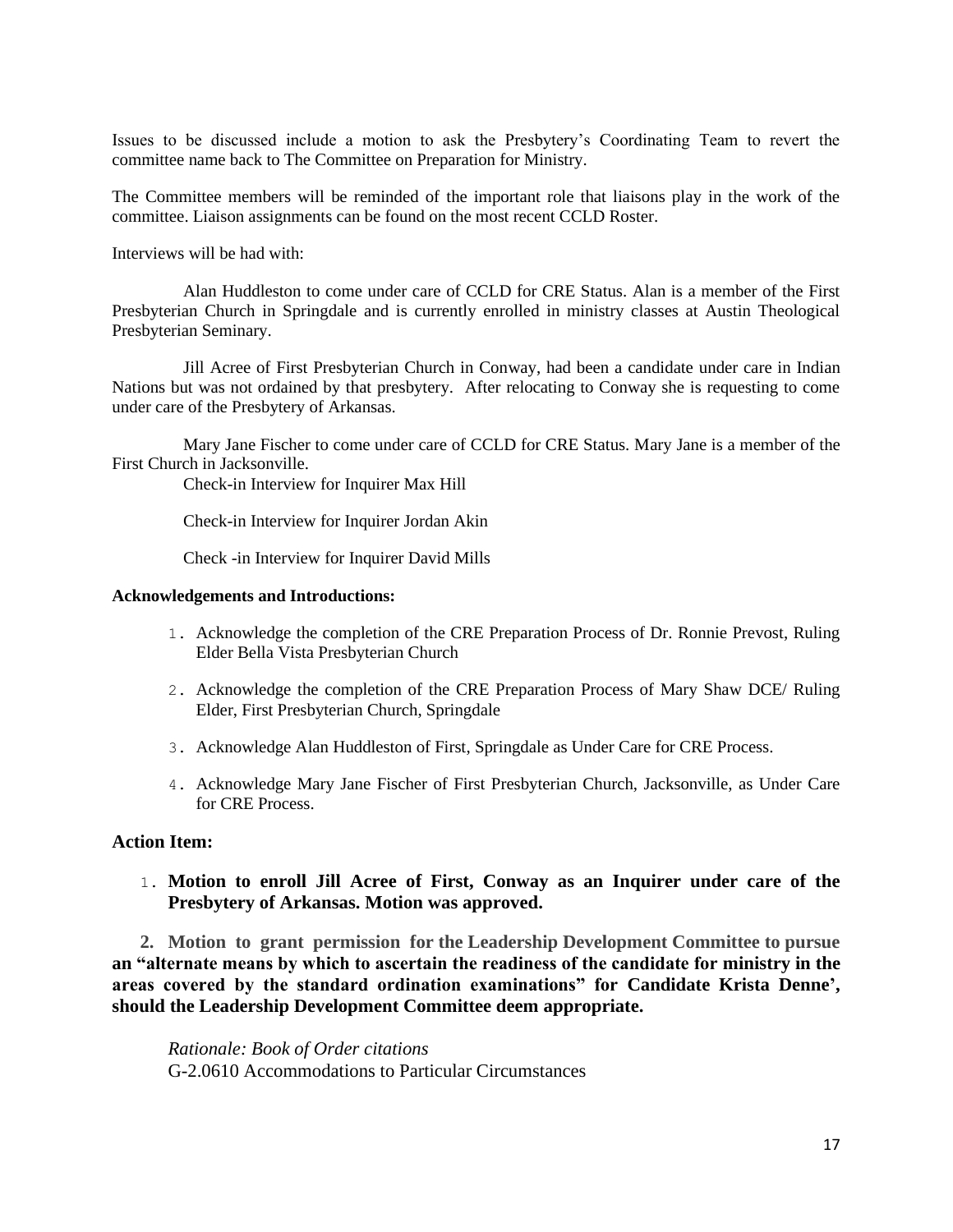When a presbytery concludes there are good and sufficient reasons for accommodations to the particular circumstances of an individual seeking ordination, it may, by three-fourths vote, waive any of the requirements for ordination in G-2.06, except for those of G-2.0607d. If a presbytery judges that there are good and sufficient reasons why a candidate should not be required to satisfy the requirements of G-2.0607d, it shall approve by three-fourths vote some alternate means by which to ascertain the readiness of the candidate for ministry in the areas covered by the standard ordination examinations. A full account of the reasons for any waiver or alternate means to ascertain readiness shall be included in the minutes of the presbytery and communicated to the presbytery to which an inquirer or candidate may be transferred. G-2.0607d examination materials, together with evaluations that declare those materials satisfactory in the areas covered by any standard ordination examination approved by the General Assembly. Such examinations shall be prepared and administered by a body created by the presbyteries.

Discussion: MWS Jeremy Wilhelmi asked the number of tries on this exam and experiences with prior candidates. He quoted document "when should presbyteries explore means" which recommends after two attempts on exam. He said that motion doesn't give the process for means and asked Belden if this motion is in order. Belden answered in the strictest interpretation of the citation it was not, but under a flexible interpretation it was. CLD Vice Moderator Freeman said there is no formal plan, committee has candidate working with three helpers, and she and committee want her to repeat the exam. General Presbyter Smith spoke with CLD moderator Kade Curry who said the motion would help prevent presbytery from putting off process to Feb. Inquirer LaWanda Harris asked whether motion is specific for Candidate Denne', and Freeman answered yes. MWS Dari Rowen raised concern that CLD might waive exam altogether, and Freeman answered that CLD was not so inclined. SC read the BOO citation, referenced in the motion. LeBlanc asked if this motion passes, would presbytery still conduct final exam of candidate? Freeman answered that it would. Wilhelmi asked SC whether in motion, the intent is for candidate to take exam more times and then have alternate process. SC answered presbytery will have to include alternate means in minutes. MWS Rebecca Purcell asked for motion to be read. Freeman read motion. Purcell said that, because language of committee is vague and should be specific, she speaks against the motion, as it is not needed at this time. RE Curt Patton said he is supportive but wanted specific reasons for candidate's problems. Freeman explained that the reasons are how the exams have gone so far and mental block that candidate has developed. Patton asked if there were no self-identified learning disabilities. Freeman answered none. MWS Elizabeth Gabbard said the motion is vague, she opposes candidate taking exam for a fifth time and asked CLD to rethink requirement on her behalf. GP Smith said candidate is preparing and has paid for exam and if not voting approval today, her process will be delayed until Feb. MWS Ruskin Falls asked them about the exam itself and whether CLD is establishing means. Freeman said candidate is given a passage, translates, and answers questions. Falls asked who is the body. Freeman said presbytery is the body and is being asked them to give authority to CLD.

Wilhelmi made the following substitute motion: **That Candidate Krista Denne' be given an alternative means for the exegesis exam. CLD shall administer the exam and report any results at the next Presbytery meeting. If the candidate is successful in completing the alternative exam, the CLD may proceed along with process for ordination prior to the next presbytery meeting**. Motion was seconded.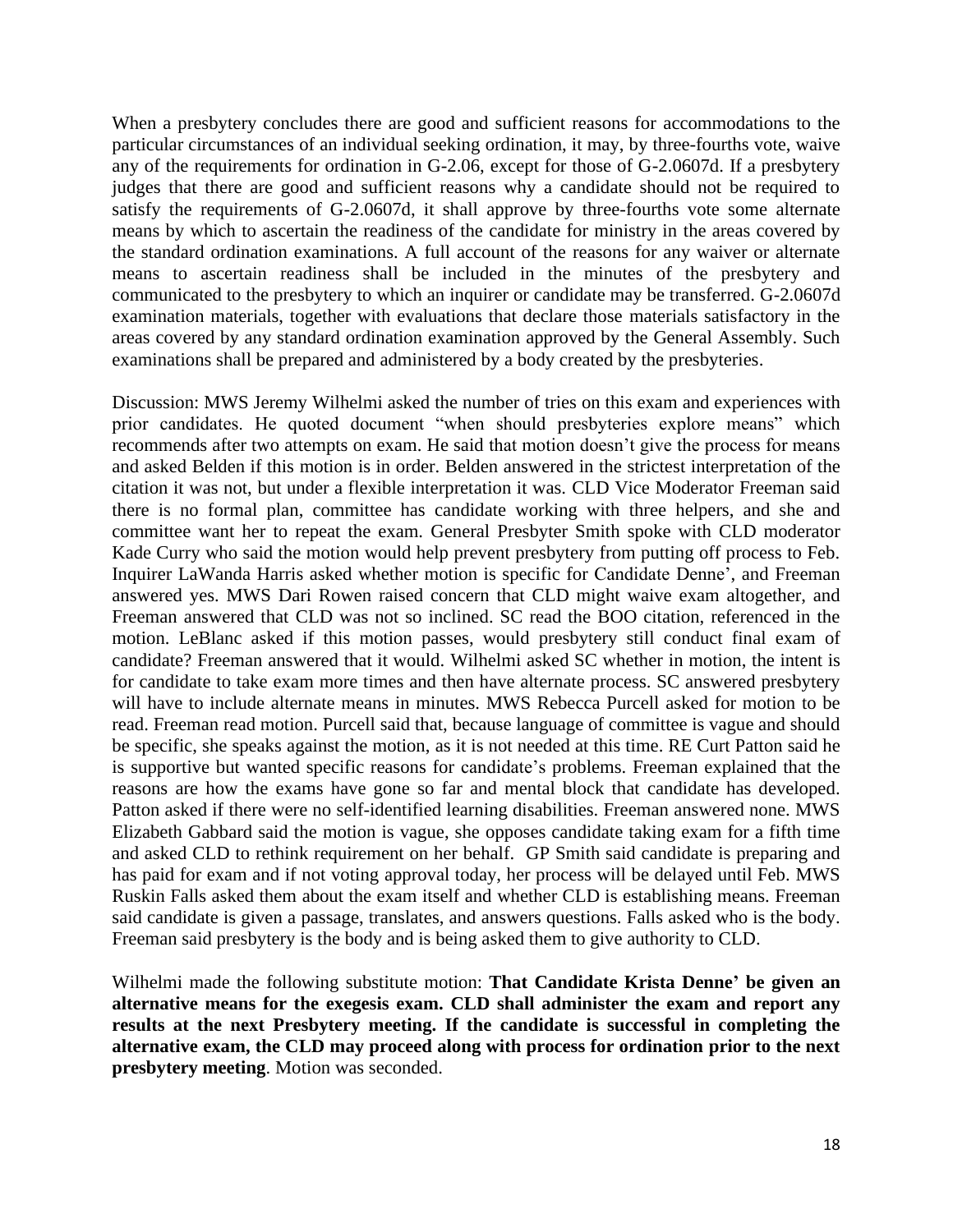Discussion: Falls asked if this motion would ultimately delay the process. Wilhelmi spoke in favor of his motion to help her pastorally to move on. MWS Georgia Senor asked if candidate is forbidden from taking exegesis exam in three weeks. MWS Mike McCracken asked if CLD has considered what the alternative process would look like, more than friendly graders. Freeman said alternative process would be more than that, and they would ask for outside help. MWS Leslie Roper said that concern is whether motion is appropriate without knowing/giving specific means. SC said strict interpretation of BoO citation is exactly what Roper said, and that another interpretation is that process is the means. Purcell asked if this motion delays her and if CLD has authority to develop alternative plan. GP Smith stated that he had worked with last candidate to be granted alternate means, that presbytery did not approve the exact alternative plan, and the (then) Committee on Preparation for Ministry just came back and reported on the alternative outcome. Senor spoke. MWS Rebecca Spooner asked for clarification and said Denne' is an elder. Freeman apologized for saying that candidate wanted to take the exam. Report was arrested to move to scheduled Order of the Day.

### **ORDER OF THE DAY – THEOLOGICAL PRESENTATION**

Dr. Johnson returned at 10 a.m. with "Encouraging Opportunities for Spiritual Development across the Generations."

#### **BREAK**

#### **COMMITTEE ON LEADERSHIP DEVELOPMENT (continued)**

CLD report resumed. Maker (Wilhelmi) and seconder (MWS Bateman, HR) of substitute motion withdrew the motion. New motion was presented and seconded: to make new substitute motion the main motion. **Motion that the Presbytery of Arkansas approve alternate means (to satisfy G-2.0610) of allowing the Committee on Leadership Development (CLD) to develop an assessment tool, due to test anxiety and the guidance of the Office of the General Assembly's Cooperative Committee on Examinations, and that Candidate Krista Denne' be given the option of taking this assessment tool in lieu of the Biblical Exegesis exam. The CLD shall administer the assessment tool, if chosen, and report the results at the next presbytery meeting. If the candidate is successful in completing the alternative exam or the standard exam, the CLD may proceed with the process for ordination prior to the next presbytery meeting.** Motion was seconded.

Discussion: Purcell spoke against this substitute motion, asked for full account of reasons but not full account of means; full account of reasons is missing. SC explained that this vote is whether to make this the main motion. MWS Blake Brinegar asked whether the substitute motion should be perfected before vote. Wilhelmi made point of order: that SC can judge motion to be perfect. SC will let the discussion and vote proceed. RE Patton asked to compare main and substitute motion. Both were pointed out. Freeman asked if word in new motion "chosen" means if she (Candidate) chooses. Answer was yes. **Motion to make the substitute motion the main motion was approved. Motion to approve the new main motion by ¾ vote as required passed.** Freeman asked for candidates and inquirers under care of CLD who were present, to stand.

Vice Moderator Leslie Roper conducted the next part of the meeting.

### **REPORT OF THE COMMITTEE ON MINISTRY**

Committee Moderator MWS Dari Rowen gave the report.

#### **For Information:**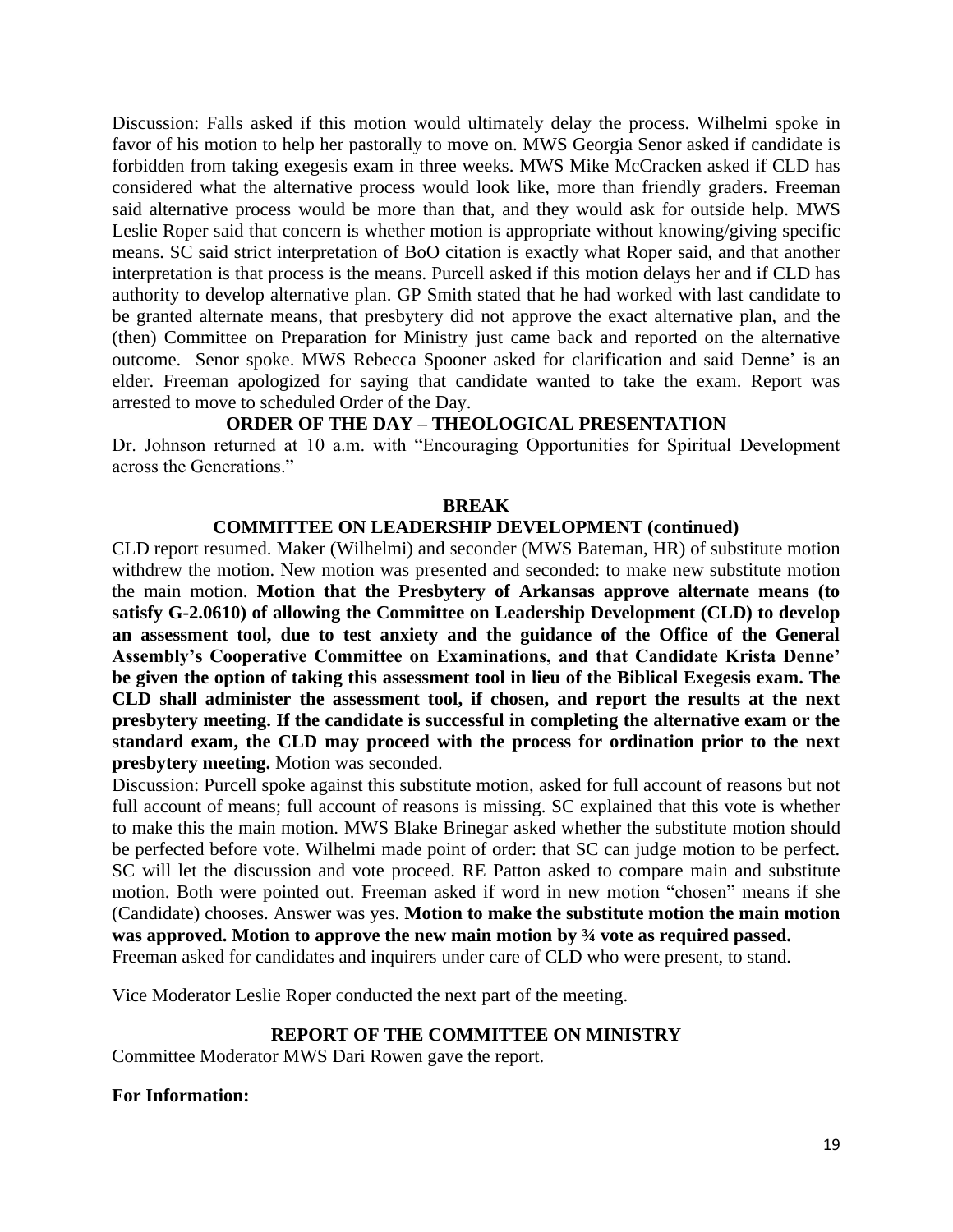- 1. The COM approved Rev. Doug Miller, Disciples of Christ pastor and elder in the PC(USA), as Transitional Pastor for a period of six months at Holiday Island Presbyterian Church, and Moderator of First Presbyterian Church of Eureka Springs, to include duties of moderating the Session and officiating the Sacraments, with MWS Georgia Senor as mentor, effective June 1, 2017.
- 2. The COM approved MWS Rita Wilson, HR, as Transitional Pastor of Central Presbyterian Church, Fort Smith, with the following terms of call for ¾ time (Sunday-Wednesday), effective July 10, 2017:

| <b>Effective Salary</b>                             |                                |  |  |  |  |
|-----------------------------------------------------|--------------------------------|--|--|--|--|
| Salary                                              | \$33,750                       |  |  |  |  |
| Housing                                             | \$11,250                       |  |  |  |  |
| Total                                               | \$45,000                       |  |  |  |  |
| Reimbursable Expenses                               |                                |  |  |  |  |
| Mileage                                             | \$.50/Mile with cap of \$2,400 |  |  |  |  |
| Interim Training Paid by Church                     |                                |  |  |  |  |
| Vacation, Continuing Education, and Other Time Away |                                |  |  |  |  |
| Vacation                                            | 4 weeks per year               |  |  |  |  |
| Continuing Ed.                                      | 2 weeks per year               |  |  |  |  |
| Service to Church                                   | Participation in Presbytery    |  |  |  |  |

3. The COM added the following to the Pulpit Supply List:

Jill Acree, seminary graduate and potential Inquirer under care, Conway

MWS Danny Daniel, HR, Fayetteville

MWS Joyce Daniel, HR, Fayetteville

MWS Robert Hadley, HR, Fairfield Bay

- 4. The COM approved the Ministerial Residence Program proposed by First Presbyterian Church of Fort Smith, with Candidate Krista Denne' serving as the resident intern of First Presbyterian Church of Clarksville with permission to celebrate the sacraments and moderate the session, effective September 1, 2017. The resident intern's salary is \$40,000 for this educational-work full-time position (see appendix).
- 5. The COM approved Rev. Mike Yarman, Associate Reformed Presbyterian Church pastor, to serve in a Temporary Pastoral Relationship at Kirk of the Hills Presbyterian Church, Fairfield Bay, effective September 1, 2017 for a period of four months, ending December 31, 2017, at 18 hours per week and the following terms of call to be revised to meet the Presbytery of Arkansas' minimum terms of call:

| <b>Monthly Compensation</b>    | \$3,000         |
|--------------------------------|-----------------|
| <b>Special Ministry Events</b> | \$200 per event |
| <b>Travel Reimbursements</b>   | \$.50 per mile  |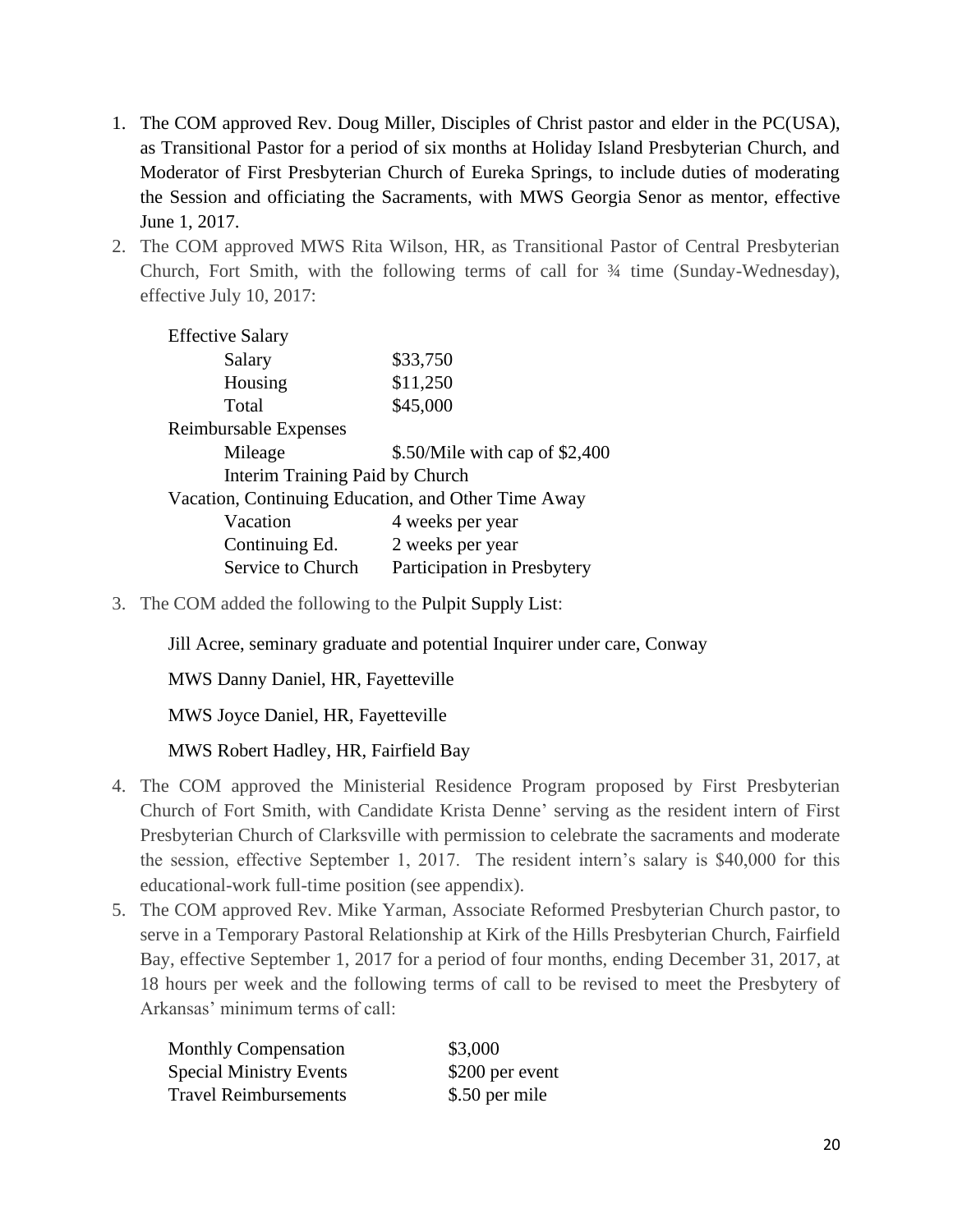#### Vacation 1 week after each quarter

6. The COM approved MWS David King, HR, to be the part-time Transitional Pastor of First Presbyterian Church, Searcy, effective October 1, 2017 through September 30, 2018, with the following terms of call:

| Salary                                                 | \$30,000.00 |  |  |  |
|--------------------------------------------------------|-------------|--|--|--|
| Transportation                                         | 6,000.00    |  |  |  |
| Administration/Continuing Education                    | 500.00      |  |  |  |
| Service to larger Church an average of 1 day per month |             |  |  |  |
| Study leave of two weeks                               |             |  |  |  |
| Vacation of four hours per pay period                  |             |  |  |  |

In the packet was "Ministerial Residence Program," noted in COM information item #4. MWS Gabbard asked question on this document, which allows person in this position (Candidate Krista Denne') to perform holy sacraments although she is neither commissioned nor ordained. Rowen deferred to GP Smith about whether COM permission was given on this document. He replied he would have to check the COM minutes. Gabbard understands that COM can not break the rules of the BoO. SC says that Lord's Supper officiation by prepared elders is allowed in specific cases in the presbytery, but that baptism is not. SC said that both churches believed that Denne' would be ordained. Gabbard said that was just an assumption and asked if she could make a motion to strike that section from COM document. SC said presbytery can always change and override.

# **Gabbard moved to strike from "Ministerial Residence Program," Job Description for Resident, B, the clause "performing the holy sacraments."** Motion was seconded.

Discussion: Falls asked about language indicating that it is an ordained position. GP Smith said Candidate Denne' could be allowed under BoO provision and asked for referral of document back to COM. Gabbard said she could only be allowed to perform one sacrament. RE Colton Qualls from First, Clarksville spoke to explain what is happening at the church: Candidate Denne' does not officiate at communion, MWS Marilyn Rauch, HR, moderator of Session, does. Freeman rejects notion of separating the sacraments or assigning a hierarchy between the two.

LeBlanc offered **Substitute motion: To refer the document back to Committee on Ministry.**  Motion was second. LeBlanc stated he needs more information. **Substitute motion was approved.**

# **For Action:**

- 1. **Motion to proceed to examination of Candidate Margaret (Maggie) Alsup, under care of Indian Nations Presbytery. Motion was approved.**
- 2. **Motion to sustain faith statement portion of her exam**. (appendix) **Motion was approved.**
- 3. **Motion to sustain the sermon portion of her exam, preached Friday night. Motion was approved.**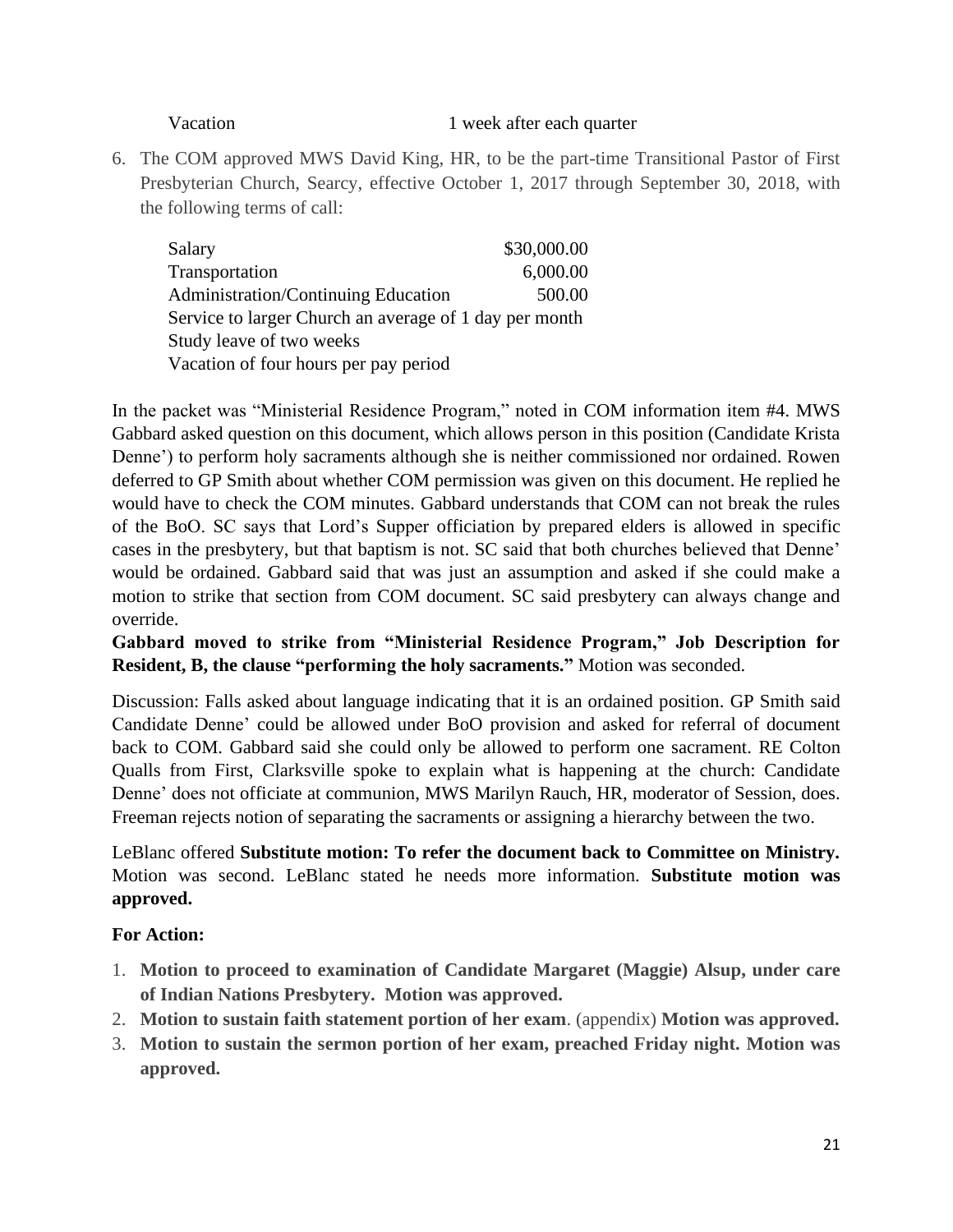- 4. MWS Gabbard asked question in area of Worship and Sacraments on theology of access to the table, and Alsup favors open access. **Motion to sustain the Worship and Sacraments portion of the exam. Motion was approved.**
- 5. MWS Lacy Sellars asked question in area of Bible about chronology of two versions of Jesus' story with money changers**. Motion to sustain Bible portion of exam. Motion was approved.**
- 6. MWS Michael Vinson asked question in area of Reformed Theology on diversity of faiths in college faculty and staff she encounters as chaplain, related to invitation to give opening prayer: would you accept and how would you pray? She has open-ended, ecumenical prayers and would welcome other faith leaders. **Motion to sustain theology portion of exam. Motion was approved.**
- 7. MWS Rowen asked question in area of polity, on whether or not to use lectionary. **Motion to sustain the polity portion of exam. Motion was approved.**
- 8. **Motion to sustain the exam as a whole. Motion was approved.**
- 9. **Motion to validate the ministry of Alsup as chaplain at Lyon College, Batesville. Motion was approved.**
- 10. She was escorted from the room. **Motion to approve Candidate Maggie Alsup for ordination to Ministry of the Word and Sacrament. Motion was approved.** She returned to applause.
- 11. **Motion to approve the following for the Ordination Service of Margaret (Maggie) Alsup:**

**Sunday, October 22, 2017 at 2:00 pm, at First Presbyterian Church, Batesville, with the offering recipient to be the Presbytery of Arkansas Scholarship Fund at Lyon College, and the following to serve on the Administrative Commission:**

**MWS Leslie Roper, First Presbyterian Church, Batesville to charge pastor MWS Dave King, HR, First, Searcy RE Eddie Cooley, First, Newport MWS "Mike" McCracken, Wynne Presbyterian Church RE Bruce Johnston, First Presbyterian Church, Batesville, to charge the congregation RE Ruth Hamilton, Kirk in the Pines Presbyterian Church, Hot Springs Village, to Moderate and propound the constitutional questions RE Hannah Hanson, Grace Presbyterian Church, Little Rock And to sit with the Commission: -MWS Dr. Kimberly Clayton, Director of Contextual Education of Columbia Theological Seminary, Greater Atlanta Presbytery, to preach -RE Nancy Matthew, First Presbyterian Church, Norman, Oklahoma, Indian Nations Presbytery 13.Motion to enroll Alsup in Presbytery of Arkansas. Motion was approved.**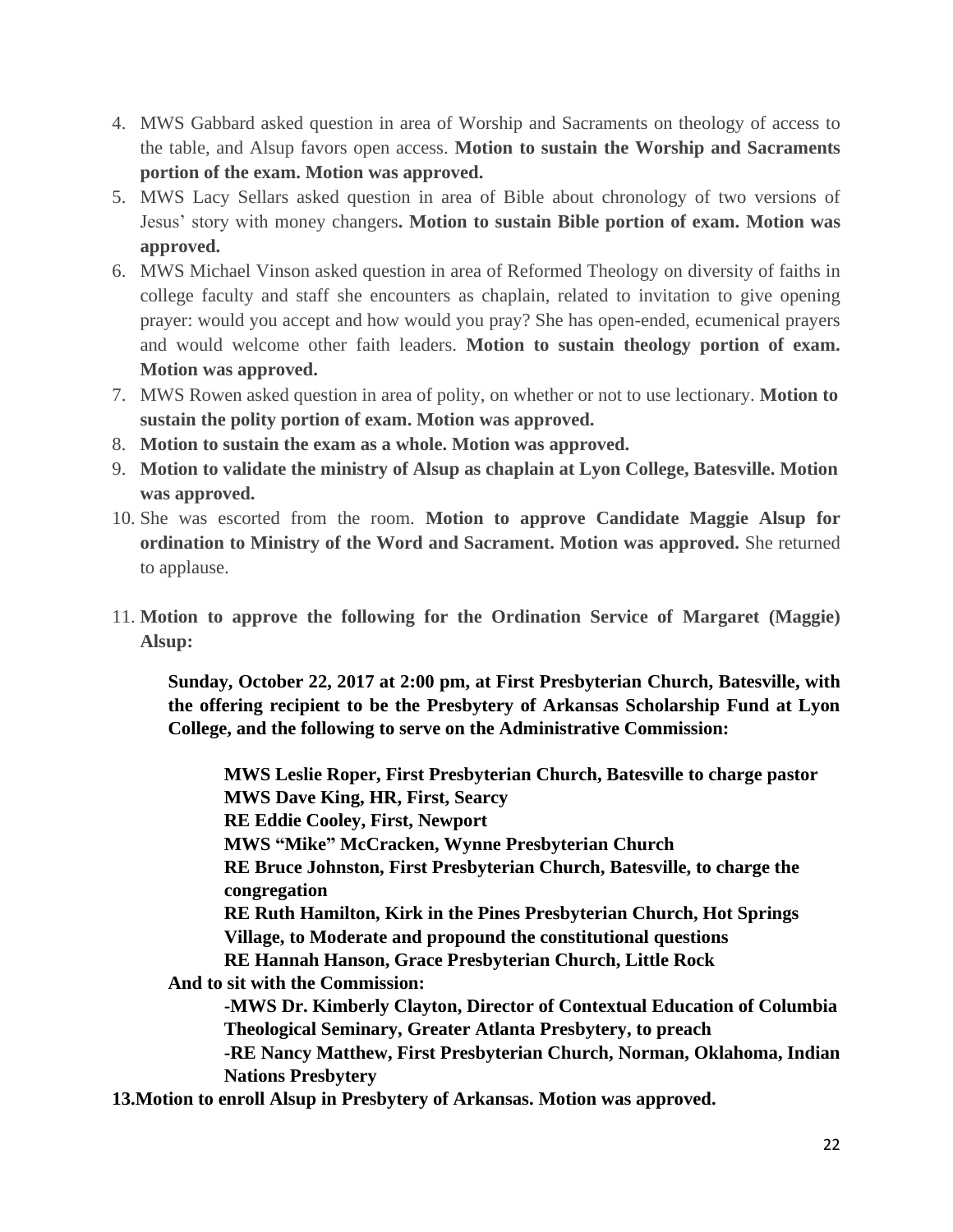### **Celebration of the Honorable Retirement of the Following:**

**MWS Robert W. Hadley, retired as Pastor of Kirk of the Hills Presbyterian Church, Fairfield Bay, effective June 1, 2017.** RE NiAnn Thompson spoke on his behalf. A certificate and book were presented. Hadley remarked about his 46 years of ministry.

**14.Motion to approve the Honorable Retirement of MWS Clare Martin Kelley, effective October 1. Motion was approved.**

**MWS Clare Martin Kelley, retiring as Pastor of the Larger Parish of Holiday Island Presbyterian Church, Holiday Island, and First Presbyterian Church, Eureka Springs.** MWS David Dyer, HR spoke on her behalf. A certificate and book were presented.

Celebration of Five-Year Anniversaries of Ordinations, Commissions, and Certifications (see appendix). Keyrings were presented to first-time honorees. MWS Ben Bateman, HR spoke on his  $60<sup>th</sup>$  year of ordination.

# **REPORT OF THE COMMITTEE ON NOMINATIONS**

Committee moderator MWS Elizabeth Gabbard gave the report.

# **For Action:**

**1. The Committee on Nominations moves the election of the following person to fill immediately an unexpired term:**

Ruling Elder April Counts, Reader of Theological Exams, Class of 2019. No nominations were made from the floor. **Nominee was approved.**

- **2. The Committee on Nominations moves the election of the following persons for oneyear terms in Class of 2018:**
	- a. Moderators:
		- RE Ruth Hamilton, Kirk in the Pines, Hot Springs Village, Coordinating Team
		- Minister of the Word and Sacrament Leslie Bethell Roper, First, Batesville, Moderator of Presbytery
		- RE Cyril Hollingsworth, Second, Little Rock, Committee on Ministry
		- MWS Kade Curry, First, Springdale, Committee on Leadership Development
		- RE Ted Belden, First United, Fayetteville, Future of the Church Ministry Area
		- Commissioned Ruling Elder Kelly Pearson, First, Dardanelle, Mission of the Church Ministry Area
		- RE Jan Enke, First, Van Buren, Administration Ministry Area
		- MWS Ike Brighton, HR, at-large, Disaster Preparedness Subcommittee
		- RE Ledridge Davis, First, Malvern, Committee on Representation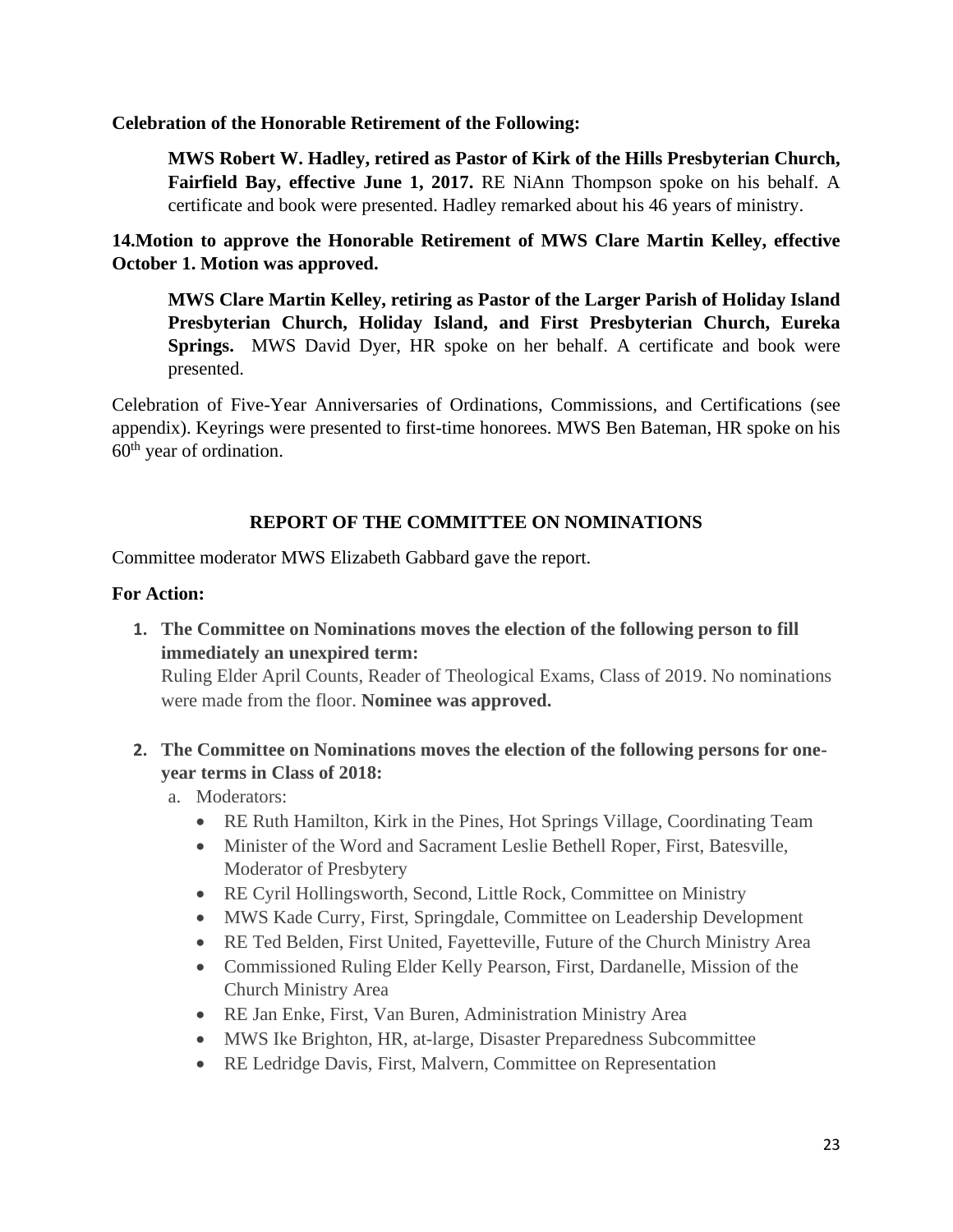RE David Stricklin, Westover Hills, Little Rock, Vice Moderator of Presbytery

- b. General Assembly Commissioners:
	- RE Kim Brooks, First, Harrison
	- RE Ken Coker, Central, Russellville
	- MWS Michael Vinson, First, Conway and Presbytery staff
	- MWS Dari Rowen, First, Benton
- c. Alternates to General Assembly Commissioners:
	- RE Ruth Hamilton, Kirk in the Pines, Hot Springs Village
	- RE Ray Woodruff, Wynne Presbyterian
	- MWS Ruskin Falls, Pulaski Heights, Little Rock
	- MWS Marie Mainard-O'Connell, Second, Little Rock
	- RE Hartley Allen, First, Springdale, Alternate Young Adult Advisory Delegate
- d. Future of the Church Ministry Area member:
	- MWS Blake Brinegar, First, Yellville
- e. Disaster Preparedness Subcommittee member:
	- MWS Courtney Bacon-Latina, First, Malvern

# No nominations were made from the floor. **Nominees were approved.**

- **3. The Committee on Nominations moves the election of the following persons for twoyear terms in Class of 2019:**
	- a. Coordinating Team (at-large members):
		- MWS Elizabeth Gabbard, First, Arkadelphia
		- RE Karene Jones, Park Hill, North Little Rock
		- MWS Georgia Senor, First, Bentonville
	- b. Commissioner to Synod of the Sun: RE Emily Laurel, First, Benton
	- c. Treasurer of Presbytery: RE Bob Boehmler, First, Bentonville
	- d. Committee on Representation members:
		- RE Nancy Bateman, Pulaski Heights, Little Rock
		- MWS Clif Ford, First, Alma
		- Mr. Obed Gonzalez, First, Springdale, attending UofO, Clarksville
		- RE Susan Morris, Hopewell, Morrilton

# No nominations were made from the floor. **Nominees were approved.**

- **4. The Committee on Nominations moves the election of the following persons to three year terms in the Class of 2020:**
	- a. Committee on Leadership Development members:
		- RE Susan Anderson, First, Springdale
		- MWS Bill Henning, HR, at-large
		- MWS Jeff Price, Trinity, Little Rock
	- b. Commissioner to Synod of the Sun: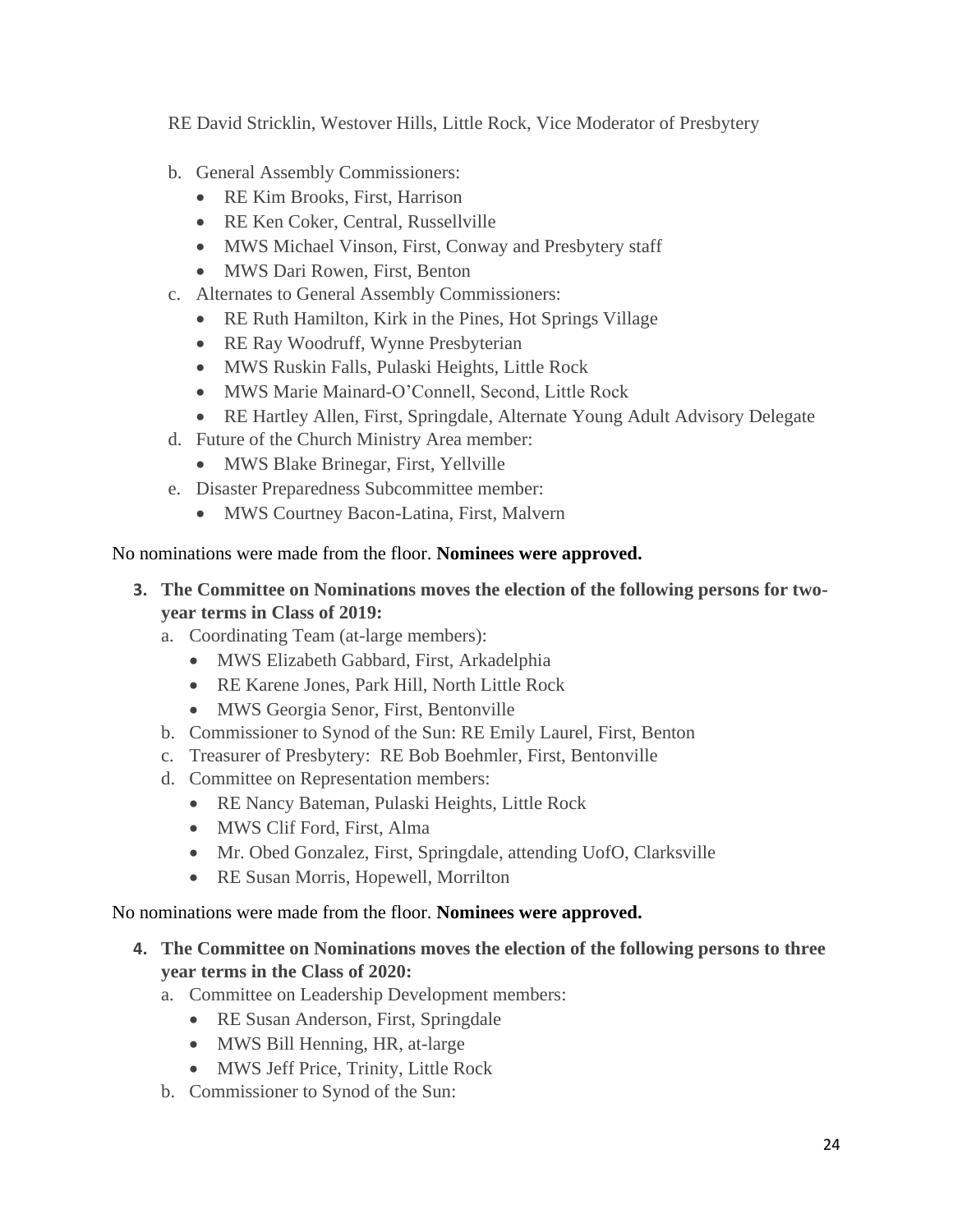- MWS Elizabeth Gabbard, First, Arkadelphia
- c. Future of the Church Ministry Area members:
	- MWS Ted Belden, First United, Fayetteville
	- RE Peg Falls-Corbitt, First, Conway
	- RE Ty Hendricks, First, Searcy
	- MWS Anne Russ, First, North Little Rock
	- Certified Christian Educator Theresa Spragins, serving at First, Conway
- d. Committee on Ministry members:
	- MWS Bill Bailey, Kirk in the Pines, Hot Springs Village
	- MWS DC Adams, First, Harrison
	- MWS "Chip" Hatcher, Westminster, Hot Springs
	- RE Cyril Hollingsworth, Second, Little Rock
	- RE Barb Verdery, First United, Fayetteville
- e. Administration Ministry Area members:
	- RE Tom Verdery, First United, Fayetteville
- f. Disaster Preparedness Subcommittee members:
	- MWS John Gibson, at-large
	- RE Gail Murdoch, Memorial, Atkins
	- RE Curtis Wright, Westminster, Hot Springs
- g. Mission of the Church Ministry Area members:
	- CCE Kristi Button, First United and UCM, Fayetteville
	- MWS Gordon Garlington, HR, at-large
	- RE Sally Roden, First, Conway
- h. Ministries with Youth, Young Adult and Campus Ministry members:
	- RE Donna Ellison, Allison Memorial, Little Rock
	- RE Mary Shaw, First, Springdale
	- MWS Jeremy Wilhelmi, UofO, Clarksville
- i. Counselor at law:
	- RE Richard Bright, First, Arkadelphia

# No nominations were made from the floor. **Nominees were approved.**

- **5. Committee on Nominations moves the election of the following persons to six-year terms in the Class of 2023:**
	- a. Permanent Judicial Commission members:
		- MWS David Dyer, HR, Westminster, Little Rock
		- RE Donn Mixon, First, Jonesboro
		- RE Wendell Phillips, Park Hill, North Little Rock
		- MWS Ward Rudolph, at-large

# No nominations were made from the floor. **Nominees were approved.**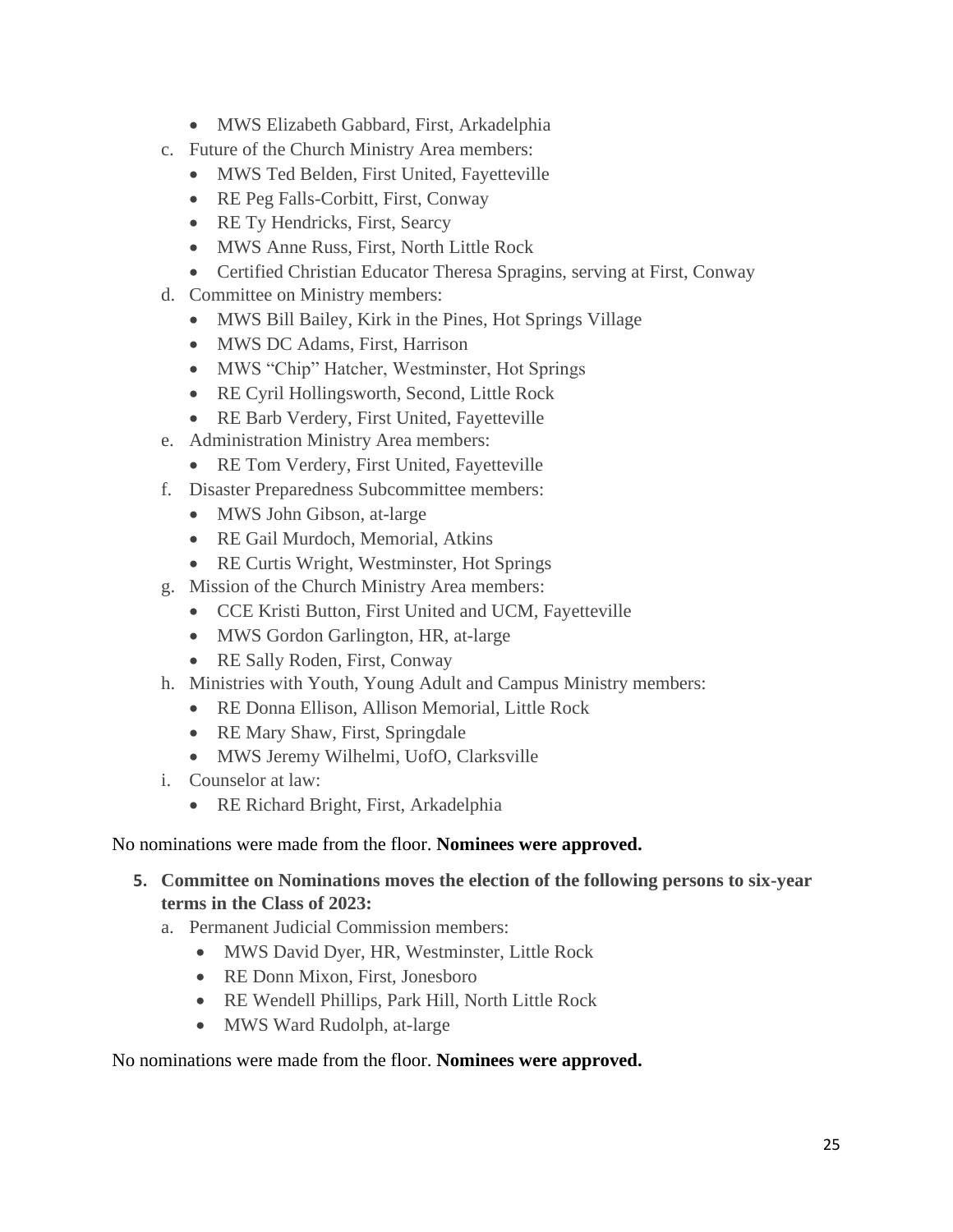If you are interested in serving in one of the following positions which are now vacant, please contact incoming Nominations moderator MWS Bob Hadley, HR at email: [rwhadley@artelco.com](mailto:rwhadley@artelco.com) and [niann@presbyteryofarkansas.org](mailto:niann@presbyteryofarkansas.org) 

- a. Immediate vacancy, Moderator of the Ministry with Youth, Young Adults, and Campus Ministry Area, Class of 2018 (ideally someone currently serving on that ministry area)
- b. Immediate vacancy, at-large member, Administration Ministry Area, Class of 2017 and to serve in Class of 2020
- c. Regular vacancy, at-large member, Mission of the Church Ministry Area, Class of 2020 (ideally from eastern part of region 4)

# **REPORT OF FUTURE OF THE CHURCH MINISTRY AREA**

### RE Leah Shell, moderator of Future of the Church, gave the report.

# **"AUGUST 22ND - meeting details**

- 1) MOTIONS INCLUDING: THE MEETING AGENDA, FINANCIALS, MINUTES OF THE LAST MEETING WERE APPROVED. A quorum was established.
- 2) Attendees of the meeting included those in person and one member who remotely dialed into the meeting.
- 3) Dr. Peg Falls-Corbitt prepared a report from the Coordinating Team which was reviewed by the committee.
- 4) Ted Belden will be assuming the duties of Moderator of FOTC in 2018 and a replacement on the Coordinating team is needed for 2017. None of the committee members volunteered to take his place. He will be in touch personally with the committee to find a replacement.
- 5) Leah Shell provided the organization/structure documents for the workgroups to review. It was suggested that we remove task #8 and rewrite #11. The language to include Forward to the Presbytery Coordinating Team any request for encumbrance or sale of real property held in trust by congregations that comes to FOTC in its work helping churches vision and re-envision their ministries.
- 6) Tactical workgroup motion: TO PAY FOR AN APPRAISAL OF THE CLARKSVILLE CHURCH PROPERTY UP TO \$4,000 FROM NEW CHURCH DEVELOPMENT, 7500-51-1-000, WITH THE RECOMMENDATION THAT IF THEY MAKE A SUCCESSFUL SALE, THESE MONIES WOULD RETURN TO THE FOTC BUDGET. – Approved by larger committee
- 7) Tactical workgroup motion: PRESUMING THAT PRESBYTERY APPROVES THE USE OF THE PROCEEDS FROM WALNUT GROVE/CANE HILL FOR CRE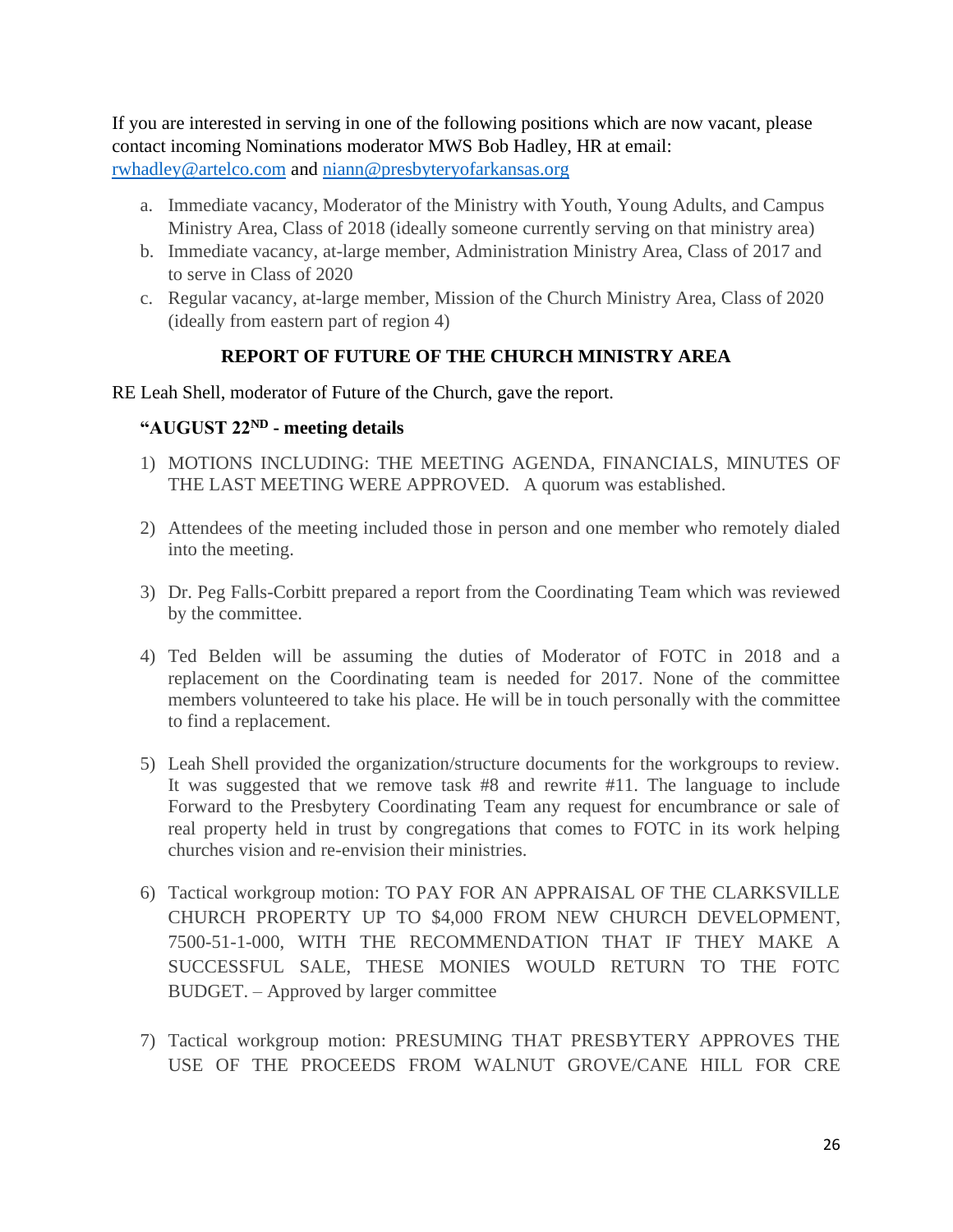TRAINING, FOTC WILL TURN OVER TO CLD THE TASK OF DISTRIBUTING FUNDS FOR CRE TRAINING SCHOLARSHIPS. – Approved by larger committee

8) BUDGET REQUEST FOR 2018 WAS DISCUSSED. NEW FUNDING REQUEST FOR FUNDING FOR A TECHNOLOGY CONTRACT POSITION TO HANDLE NEEDS BY THE PRESBYTERY. FUNDING FOR PRE-PRESBYTERY RETREATS AND WORKSHOPS WAS REQUESTED. THIS FUNDING INCLUDES MONIES FOR MEALS AND SNACKS. CRE TASK FORCE MONEY WILL BE TURNED OVER TO CLD- THERFORE MONEY IS NOT EXPECTED TO BE ALLOCATED IN THE 2018 FOTC BUDGET. – Approved by the larger committee."

Shell highlighted new presbytery website coming in 2018, 28 attendees at Vinson's prepresbytery workshop yesterday which will be in webinars, funding of CRE moved to CLD, and subcommittee on grants doing updates.

### **BREAK FOR LUNCH**

General Presbyter Smith asked God's blessing of the noon meal which was served by the host church in the Christian Activities Building. He recognized and thanked Britton Travis Varn who is leaving in December after five years as presbytery's staff resource for youth, and read the following resolution into the minutes. **Motion read into the minutes:**

# A RESOLUTION OFFERED TO THE PRESBYTERY OF ARKANSAS ON THE COMPLETION OF THE MINISTRY OF BRITTON TRAVIS VARN

### AS STAFF RESOURCE FOR YOUTH MINISTRY OF THE PRESBYTERY

*Whereas Britton Travis Varn has served faithfully for the past five years as the Staff Resource for Youth Ministry of the Presbytery of Arkansas; and*

*Whereas her example of kindness, calm and attention to detail and her willingness to do much more than her position required of her have greatly benefitted all the members of the Presbytery, and especially the beloved junior and senior high youth in our churches, their parents, their volunteer local and congregational leaders, the PC(USA); and*

*Whereas she has patiently answered countless inquiries, solved dilemmas, and given guidance and encouragement to adults who mentor youth and our young people in planning the presbytery's youth events with the Youth Advisory Team including summer trips to PC(USA) conferences at Montreat and Mo-Ranch, participation in Presbytery meetings, YouthQuakes within the presbytery and mission events at home and beyond, to be true spiritual mountaintop experiences; and*

*Whereas Britton has nurtured through her own quiet, steady example and the competence of guest leaders the faith development and witness of teenagers moving into graduation and out into the world; and*

*Whereas Britton has given colleagues and the Presbytery alike a model of Christ-like servanthood and fulfilled her duties with grace, humor, impartiality and compassion;*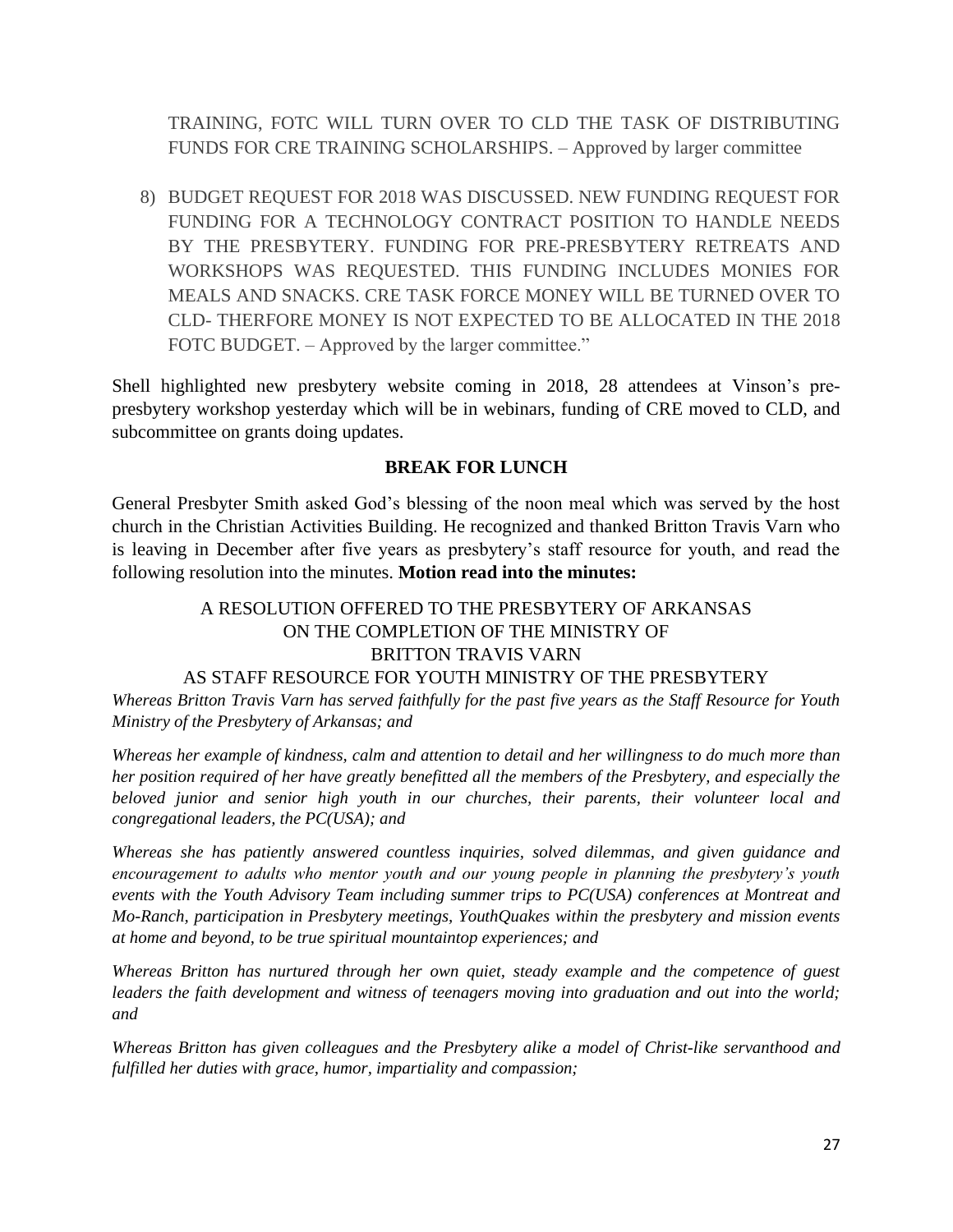*Be it resolved that the Presbytery of Arkansas, this seventh day of October, 2017, gives thanks to Almighty God for the gifts for youth work and for Christian life given to Britton Travis Varn for mutual ministry, and gives thanks to her for all she has done as Staff Resource for Youth Ministry. Be it further resolved that the Presbytery wishes her continued blessings of health and joy, laughter and peace, in her labor and in her leisure, with her own young family, the family of her birth and her friends, as she leaves this place for another one, to learn and grow in service to her Lord.*

Varn thanked the Presbytery for allowing her to serve and for the Presbytery's support and love.

# **BUSINESS RESUMED AT 1:02 P.M.**

Moderator Hamilton resumed duties and called commissioners back to business in sanctuary.

# **PRESENTATION BY PRESBYTERIAN VILLAGE**

Melissa Jenkins made a presentation including video featuring the residents of the Little Rock facility.

# **GREETINGS FROM THE PRESBYTERIAN FOUNDATION**

RE Sherry Hester Kenney, Central, Denver, CO, brought greetings from the six-state region. They invest funds for congregations and are the stewardship arm of the denomination. "Live Forward, Give Forward" wills and legacy program was highlighted.

# **REPORT OF THE MISSION OF THE CHURCH MINISTRY AREA**

Commissioned Ruling Elder Kelly Pearson, moderator of the Mission of the Church Ministry Area, gave the report.

"Since the June Presbytery Meeting the Mission of the Church Ministry Area has met once on July 13 and will have met in a planned special meeting on September 7th (not before this report date) regarding the 2018 budget-line items, of an anticipated \$70,000 expense budget, the same as 2017. However, adjustments will be made according to directives of the Administration Ministry Area and the presbytery.

The response to this Ministry Area's publicizing of grants for \$50 to assist with expenses in attending NEXT Church or the Big Tent events was wonderful. Seven of eight available grants for one or the other of the two events were authorized. As it may be recalled, these grants along with the Ministry Area's endorsement of FPC-Ft. Smith's "Capstone Lecture Series," and the Ministry Area's planning for the theological discussion/lectures at the October presbytery meeting, were in lieu of The P.L.A.C.E. for 2017.

Several requests for grants have been requested for ministries within the bounds of our presbytery. Those approved since May to August 31st are:

- A \$2000 grant for van fuel expenses of Family Promise of Pulaski County, that works with displaced families and their myriad of concerns
- Presbyterian Women (PW) of Westover Hills PC, Little Rock, a grant of \$2000 to assist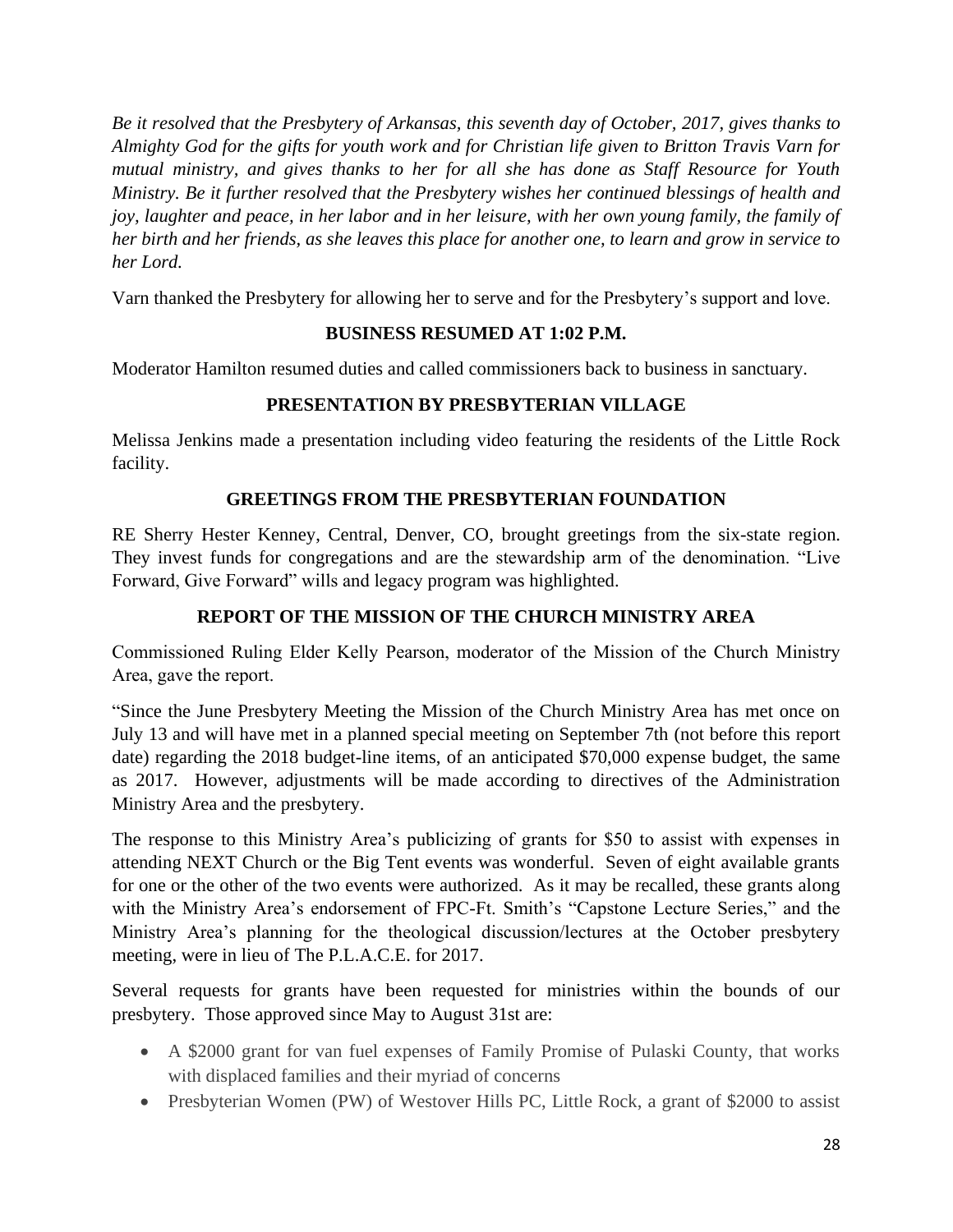with prison/jail literacy classes, including men, and also PW's work through the ministries of "Hope Rises"

- Ferncliff Camp and Conference Center, a grant for \$3000 for "Rise Against Hunger" (formerly Stop Hunger Now)," \$1000 above the previously approved budget line-item
- Susie Wright of Westminster PC, Hot Springs, a grant of \$3000 to purchase building materials to be used by volunteers on the upcoming annual Presbyterian-wide mission trip to Lake Village, Arkansas, to help repair homes damaged by the floods of 2016
- First Presbyterian Church of Prairie Grove, a one-time grant of \$500 to fill a financial shortage for July-August of "Life Ministries" of NW Washington County's food program

There are two pending requests for a total of \$2,500, and a couple of others in the works with amounts unknown.

Additionally, we have asked that the portion of the October "Peace & Global Witness Offering," at the discretion of the presbytery, go to the "Canopy Northwest Arkansas" ministry that is assisting Tanzanian and other refugee families from Africa with housing and other needs, who fled prior to U.S. immigration restrictions.

God is doing marvelous things and we offer our praise! May we continue to give with joyful hearts as thankful partners with God to share the *good news* in deeds and words."

Besides the written report above, Pearson reported on the background of this meeting's emphasis on spiritual development through two speakers, new task force on The PLACE in 2018 formats, contact with Honduras Ministry Subcommittee (reporting next on docket) in form of covenant, by end of year Mission will have spent its total budget, recent endorsements and grants (Over the Hill Gang, offering grants for evangelism, Feed My Sheep at First, Batesville; Presbyterian Village Kindness Crew, McGehee backpack ministry, donation to Hurricane Harvey relief, mission trip to Lake Village), and PW report. MWS Ike Brighton, HR, moderator of Disaster Preparedness and Response Subcommittee, spoke of the need for flood buckets (21,000 pounds of kits went out in Sept.) beyond his written report. Hannah Lahodny, Ferncliff program director, announced winter camp (grades 5-8) and free night of R&R available for ministers and educators.

# **REPORT OF SUBCOMMITTEE ON HONDURAS MINISTRY**

RE Duke Monroe, First, Jacksonville gave the report, starting with the impact of his first trip to Honduras, in addition to written report below.

"The Presbytery of Arkansas, with other presbyteries and congregations of the Presbyterian Church (USA), has committed to an ongoing ministry of mission with our Honduran brothers and sisters in Christ.

In January 2017, a Solar Under the Sun installation team went to the El Horno and El Sute area to install 15 private home solar systems. This was to follow up on the work in 2015, when a SUTS and Living Waters for the World team installed panels and a water filtration system for the church. This was the first clean water and electricity for these remote villages.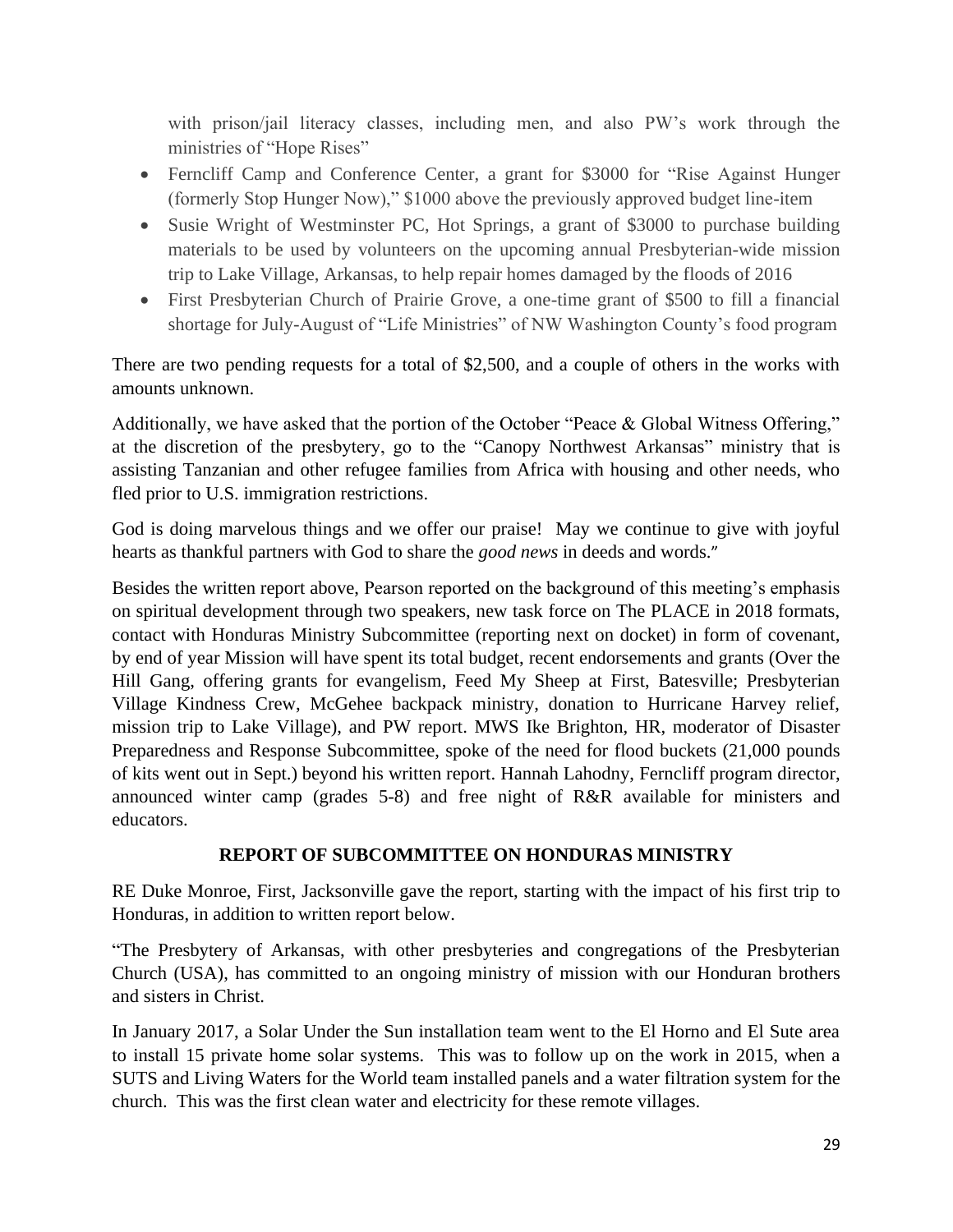MWS Phil Butin, of First United Presbyterian Church of Fayetteville, used his 3-month summer sabbatical to further our relationship with our Honduran ministry partners, pastors, and congregations. MWS Butin traveled to 25 of the 26 Presbyterian churches of the Presbytery of Honduras and preached many sermons. He slept in people's homes, ate from their dinner tables, and brought hope and mentorship to several church leaders. The connections MWS Butin built will have a long-lasting positive impact on our ministry.

In July 2017, Leigh Harvey led a community development team, including two UCM students, along with another team from South Carolina. The combined team worked on 4 homes in San Juan Planes de Copán. The team was in Trinidad de Copán to enjoy "Presbyterian Day" and a new ambulance dedication, which was donated by Mt. Pleasant Presbyterian of South Carolina. Then the team moved to the Copán Ruins area to tour the ancient Mayan city before continuing to help work on 4 additional homes.

The Presbytery and church communities of Honduras are growing. We in the PC(USA) could learn much about evangelism from our brothers and sisters in Honduras, where there is the possibility of three new church congregations. A new Mission Co-worker, MWS Dori Hjalmarson, will move to Honduras in January, 2018 to start her work as a support to the Honduran pastors, and providing continuing theological training for church leaders.

In August 2017, a Solar Under The Sun team returned to the villages of El Horno and El Sute to install more solar panels for 12 more individual homes. And in September 2017, Duke Monroe of First Presbyterian, Jacksonville returned to Los Mercedes to repair a solar system in the medical clinic."

Interested in going on a trip to Honduras? All are invited to apply. No matter your age or ability, whether or not you speak Spanish, if you can lift heavy loads or not… all are invited to apply. Look to *The Banner* and your church announcements for upcoming trips. And if you are interested in helping but don't want to travel to Honduras, there are many ways to donate funds for construction materials, solar systems, and any other church needs. Look online at the Solar Under the Sun website, or the Ferncliff Camp and Conference Center website, for the Solar School class schedule and sign up to get trained at Ferncliff, right outside of Little Rock.

### **Subcommittee Members**

Class of 2018: Ann Applegate, First Presbyterian Church, Springdale; MWS Bill Branch, HR, First Presbyterian Church, Walnut Ridge; Jim Pedersen, Mt. Vernon Presbyterian Church, Pea Ridge

Class of 2019: Leigh Woodruff Harvey, Moderator, First United Presbyterian Church, Fayetteville; Chris McRae, Central Presbyterian Church, Fort Smith; MWS Lindy Vogado, Second Presbyterian Church, Little Rock

Class of 2020: MWS David Gill, HR, Second Presbyterian Church, Little Rock/Ferncliff Camp and Conference Center; MWS Phil Butin, First United Presbyterian Church, Fayetteville; Duke Monroe, Treasurer, First Presbyterian Church, Jacksonville

Video was shown. Belden announced that \$100,000 grant has been given from PW Birthday Offering to PW in Honduras to buy retreat center.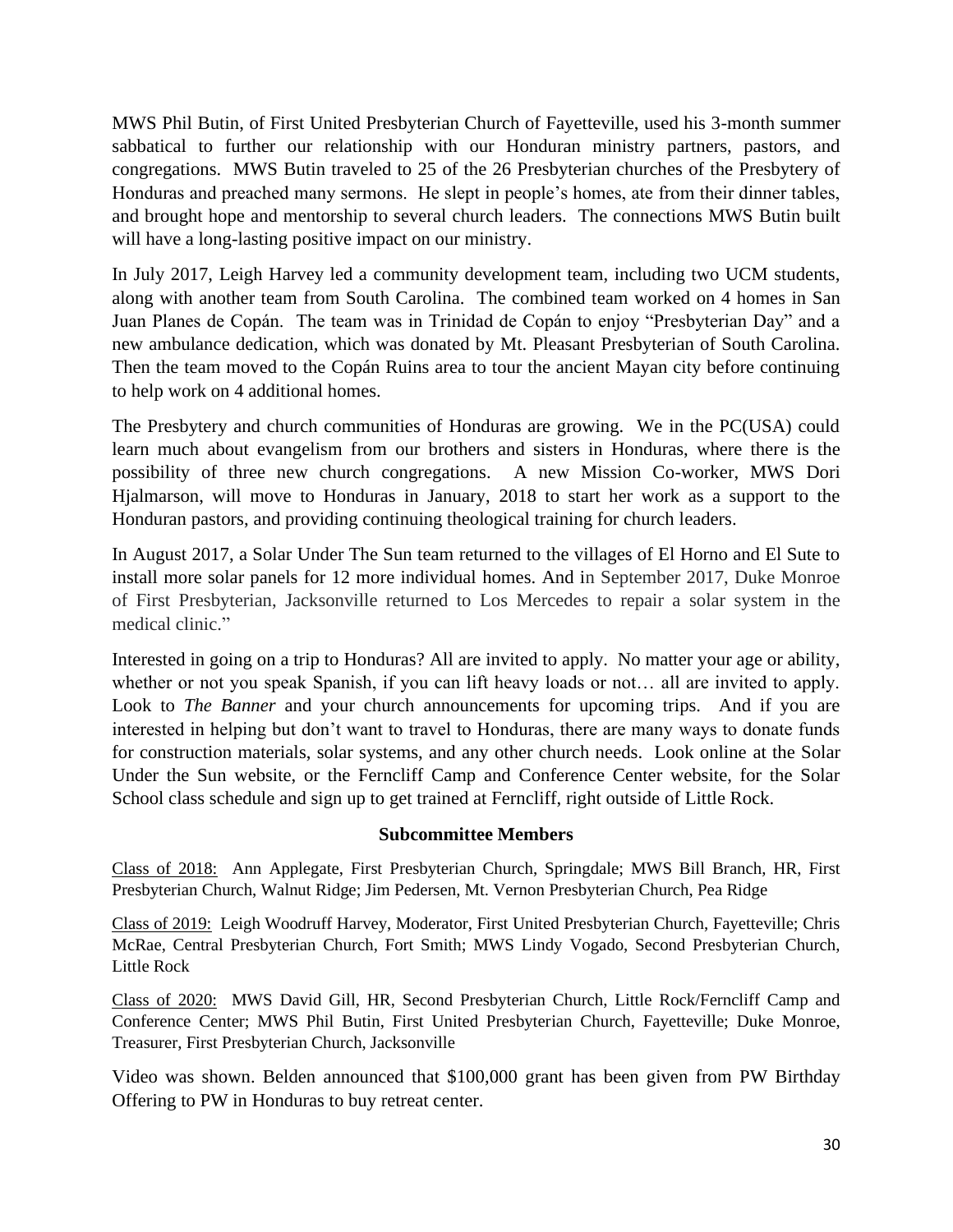# **REPORT OF THE POLITY COMMITTEE ON THE OVERTURE TO GENERAL ASSEMBLY: ON EXCLUDING CAMPAIGNING IN THE CHURCH**

Commissioners to General Assembly, MWS Leslie Roper, Elizabeth Gabbard and RE Gail Murdoch, prepared the report, and Gabbard spoke.

"With prayer and gratitude, the Polity Committee received the referral from the Presbytery of Arkansas of the proposed *Book of Order* amendment coming from the session of Barr Memorial Presbyterian Church, Norman. Taking very seriously the concerns about the *shalom*, the wholeness, of our body in Christ, the Polity Committee of the Presbytery of Arkansas answers that motion with the following:

The Polity Committee of the Presbytery of Arkansas moves that the Presbytery of Arkansas:

- 1. Request that the Coordinating Team, with an eye towards how discussions of politics affect all parts of the life of our congregations, focus the 137th meeting of the Presbytery of Arkansas (taking place on February 9-10 at Lyon College in Batesville) on conflict resolution and how we have difficult conversations as people of faith. Theological discussions should deal with both the theological concepts behind these conversations and specifics on dealing with politics, not just from the pulpit, but throughout the community of faith.
- 2. Request that the Temporary Stated Clerk write a letter to the Office of Public Witness of the Presbyterian Church (U.S.A.), often referred to as "The Washington Office," informing that office of our perceived value of the Johnson Amendment and encouraging them to advocate for its continued existence or, in the event of its removal, to be a public voice to the responsibility of churches to be a welcoming community for all political groups and ideologies.

# *Rationale:*

The primary concern of the Polity Committee was the spirit of the request it received from the session of Barr Memorial. We understood that, upon receiving this referral, we were called to respond to both the letter and the spirit of the request in a way that took seriously the concerns that were raised and dealt with those concerns in the most appropriate, and most effective, manner.

Our first recommendation deals with the spirit of the request from Barr Memorial. There is a need, we all agree, to be able to have healthy conversations in our churches, even when we disagree, and to be able to model those conversations to the larger world. Therefore, we believe that focusing an entire Presbytery Meeting on fostering healthy conversations even in times of conflict will be of great use to all of our congregations. We also felt strongly that these conversations not simply deal with the theoretical issues of open and honest conversations, but tackle, head-on, the specific issues surrounding conversations that are political.

Our second recommendation deals with the specific request to propose new language for the *Book of Order*, making the provisions included in the Johnson Amendment prohibitions in the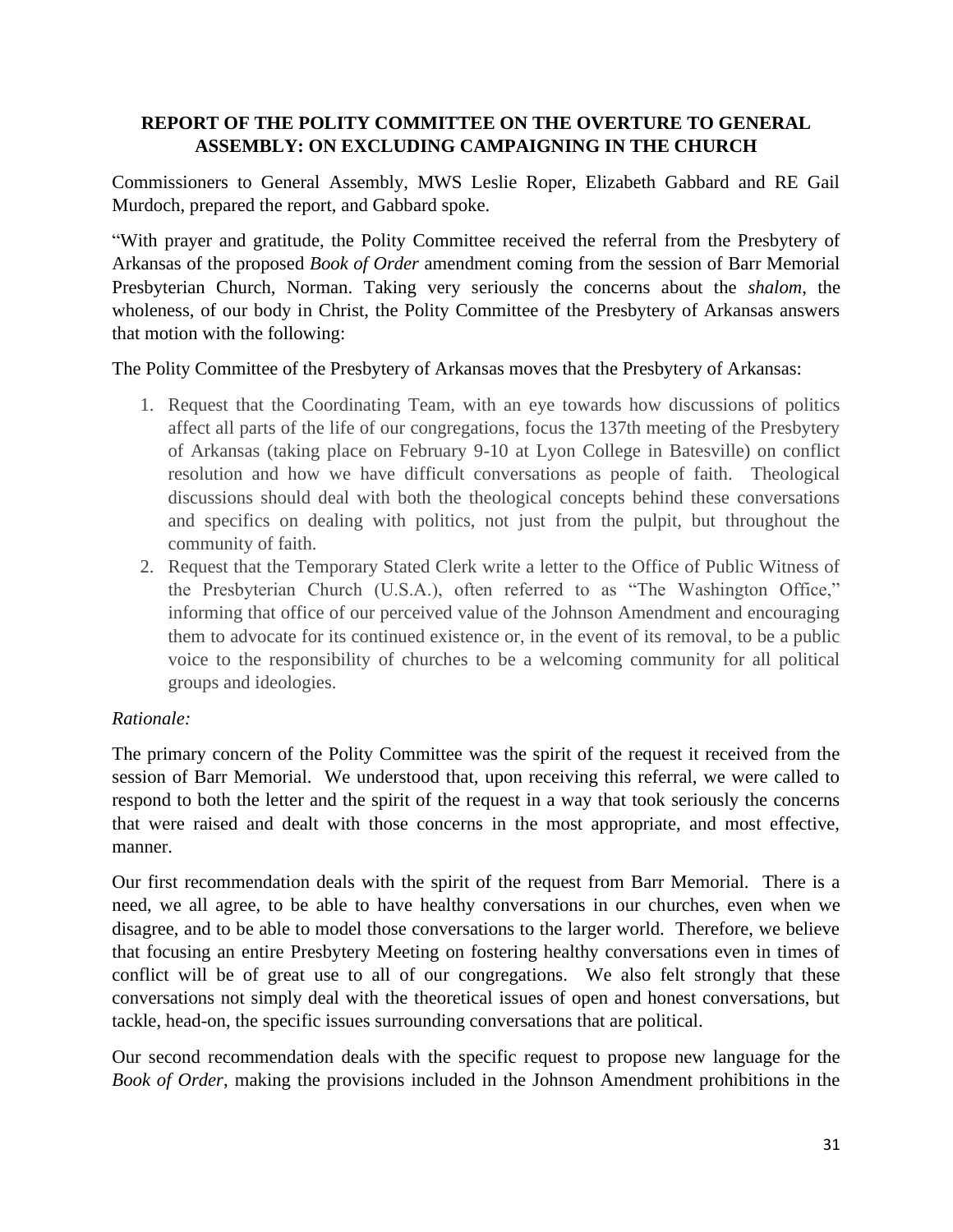Presbyterian Church (U.S.A.). Our recommendation, respectfully, does not include a proposed amendment to the Book of Order for two primary reasons:

1. Issues of Constitutionality

There were two citations in particular that we could not reconcile with this request, and as such, believed that such a proposal would not be ruled in order at the General Assembly level.

a. *F-3.0101 God Is Lord of the Conscience a. That "God alone is Lord of the conscience, and hath left it free from the doctrines and commandments of men<sup>1</sup> which are in anything contrary to his Word, or beside it, in matters of faith or worship." b. Therefore we consider the rights of private judgment, in all matters that respect religion, as universal and unalienable: We do not even wish to see any religious constitution aided by the civil power, further than may be necessary for protection and security, and at the same time, be equal and common to all others.*

Restricting the speech of anyone within the church, while intended for the health and well-being of the church itself, seemed to run diametrically opposed to this historic principle of our denomination.

*b. W-2.0304*

*Ministers of the Word and Sacrament Ministers of the Word and Sacrament (also called teaching elders) are called to proclaim the Word, preside at the Sacraments, and equip the people for ministry in Jesus' name. Specifically, ministers of the Word and Sacrament are responsible for: the selection of Scriptures to be read, the preparation of the sermon, the prayers to be offered, the selection of music to be sung, printed worship aids or media presentations for a given service, and the use of drama, dance, and other art forms in a particular service of worship.*

Much of the responsibility of worship lies in the hands of the session. The writing and/or preaching of the sermon is one of the responsibilities specifically given to the Minister of the Word and Sacrament. Restricting "political speech", even if specifically named as endorsements, runs contrary to this provision.

While the language of the Johnson Amendment sets up consequences to such speech that is often read as a prohibition, it is prohibited *so long as you wish to keep your tax-exempt status.* Even with the Johnson Amendment in effect, pastors are free to weigh the consequences of speaking

<sup>&</sup>lt;sup>1</sup> Statements from the Foundational Statements of the PC(U.S.A.) Book of Order are included as they were originally written and, as such, do not meet our current linguistic standards.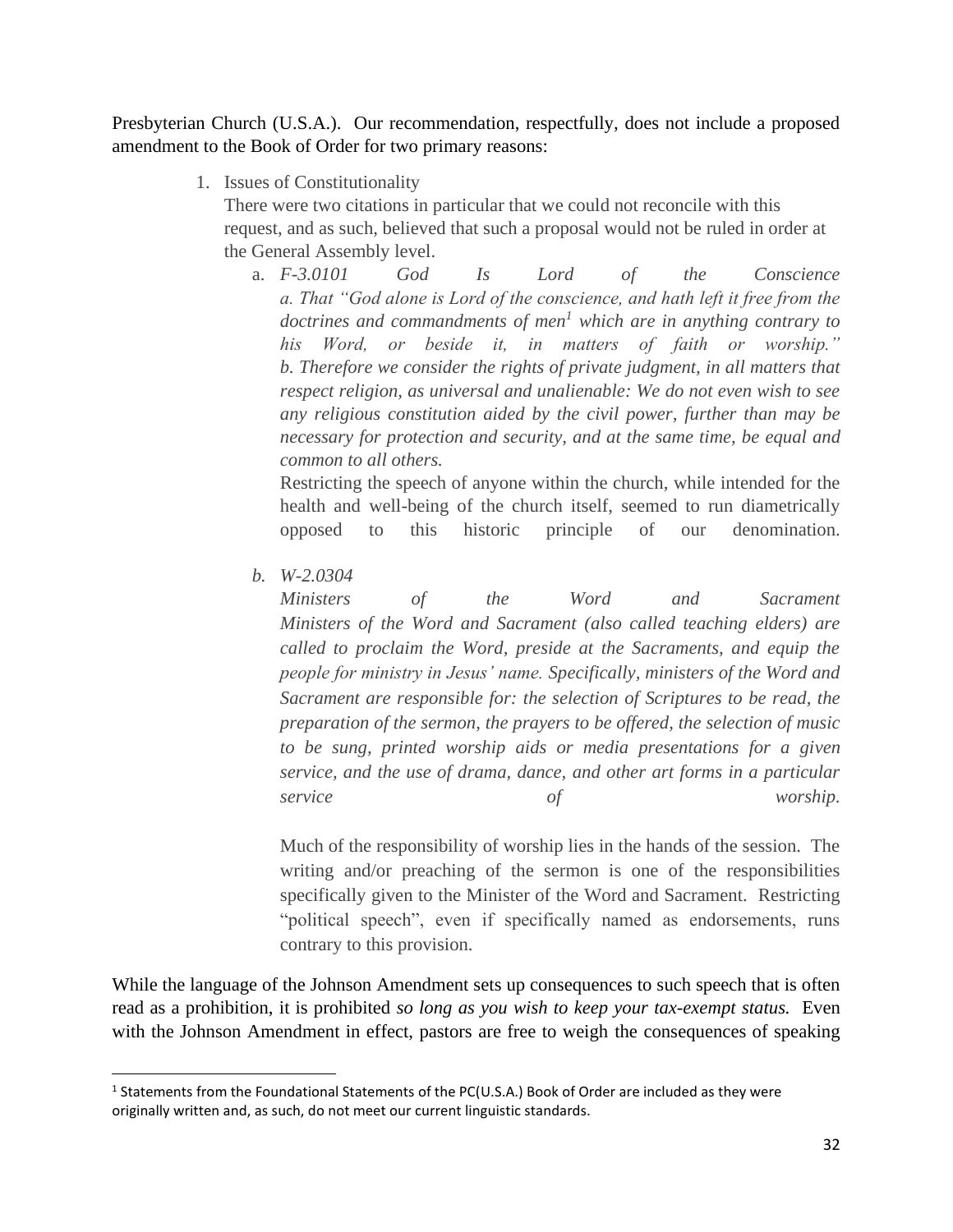their conscience with the reality of losing their IRS status. To explicitly prohibit speech from the pulpit runs contrary to the provisions of the *Book of Order*.

2. Issues of Expediency

The process of amending the *Book of Order* is a long one. An amendment would have to be approved by this body before February of this year in order to make it into those considered by the next General Assembly in 2018. Assuming it is approved by that General Assembly, it would then have a full year to be approved by a majority of the Presbyteries in order to change the *Book of Order*. All told, it would be nearly two years before any change was approved.

The legislative and executive processes in the United States government move much more quickly. There is a good chance that the legal status of the Johnson Amendment could be drastically different when such an amendment reaches the floor of General Assembly, or back on the floors of presbyteries for final approval. For that reason, we felt that a direct call to the body within our denomination that has the ear of our governmental officials would be a more prudent way of handling the concern about the status of the Johnson Amendment.

It is our intention with our actions to address the business referred to us in a manner that is both faithful and responsible. It is our prayer that we might all heed Paul's words to the church in Ephesus to "speak the truth in love".

Respectfully submitted by commissioners to General Assembly, MWS Elizabeth Gabbard from First, Arkadelphia; RE Gail Murdoch from Memorial, Atkins; and MWS Leslie Bethell Roper from First, Batesville

Gabbard spoke. Falls asked about moving motions one at a time. **Motion #1 was moved and was approved.**

**Motion #2 was moved.** Discussion: Falls asked why committee would be thankful for and what is the perceived value of the Johnson Amendment. Gabbard replied on the background of the overture presented in June, and answered that congregations are not instructed on how to vote nor are political parties preached. RE Noah Williamson, who moved the overture in June, asked if committee knew about the effect on IRS regulations, and whether he as original mover had any input with the committee. SC Belden said she tried to contact him to seek such input. He said he felt that questions were more to freedom of speech of MWSs. Gabbard replied that they had to weigh consequences of actions and to restrict speech of those led by Holy Spirit was out of line. Williamson asked if freedom of speech and bringing politics into conversation are becoming more important than doing things in order. Belden asked whether he wanted to substitute his original motion for the committee's second motion. Williamson fears that this motion and its consideration will be the end of the matter. Williamson still favors that the presbytery adopt the prior overture from June.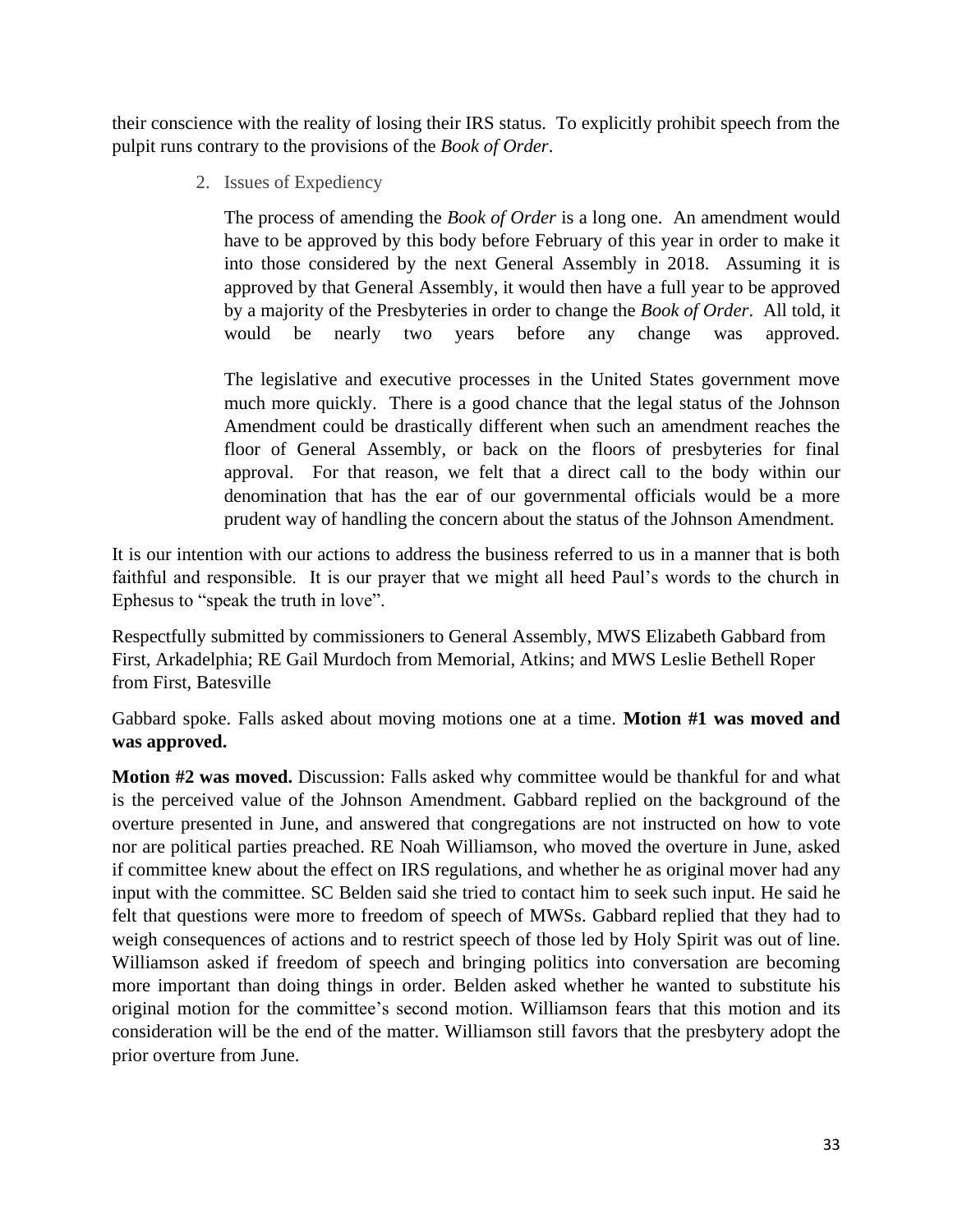**MWS Michael Vinson moved to table motion #2 from the polity committee until conversation can happen.** It was seconded. Discussion: RE Michael Langston, First, Searcy spoke on Johnson Amendment. GP Smith asked question about timing of submitting amendment to *Book of Order* before next summer's General Assembly meeting. **Motion was approved.**

# **ORDER OF THE DAY: THEOLOGICAL DISCUSSION**

# **SPIRITUALITY OF A CAREGIVER AT ANY AGE (IN FAMILY, CONGREGATION, COMMUNITY)**

MWS Rebecca Spooner of Wellspring Renewal Center, Little Rock gave the presentation. She wants this to be user-friendly, entertaining program with a list of questions for hearers to use. From story of four friends who drop needy friend in front of Jesus for healing, she shared the care needs of her biological and marital families and asked who picks up your mat, whose mat you are carrying, and how many hands are on your mat. She named different zones of caring in community: praying friends, emailing friends, texting friends, friends who sit around you in worship and intertwined these practices with theological terms.

### **BUSINESS RESUMED**

On behalf of the Polity Committee and office of the Stated Clerk, Belden asked that it be recorded in the minutes that the Stated Clerk did reach out to RE Noah Williamson in June and since at the request of the Polity Committee. Williamson apologized for his remarks about not being included in the committee's work. He stated that Johnson Amendment specifically prevents campaigning for persons but not issues.

Related to question on timing of overtures to GA, Belden announced that GA meets June 18, 2018. Overtures on amendments to constitution must be received a minimum of 120 days prior to that meeting. Presbytery of Arkansas meets 126 days prior to the meeting, and another presbytery's concurrence is required for an overture to amend the constitution may be considered by GA.

### **REPORT OF THE ADMINISTRATION MINISTRY AREA**

RE Jan Enke, moderator of the Administration Ministry Area, gave the report: that a Search Committee has been formed to search for the interim staff resource for youth to replace Britton Varn. Search committee is composed of MWS Catherine Allsbury, HR, Second, LR; CCE Kristi Button of FUPC, Fayetteville; and RE Geoff Ryken, First, Conway. Written report follows:

"The Administration Ministry Area has conducted position reviews with General Presbyter Stewart Smith and Temporary Stated Clerk Leslie Belden and finds they are doing an excellent job. Reviews on the rest of the staff are in process and will be completed by the end of the year. There will be an exit interview with Britton Vann before she leaves at the end of the year.

Our staff is a great working team and resource for our presbytery who are very dedicated to the presbytery. They go outside their job descriptions to make it work. They have gone for 2 years without a pay raise and last year agreed to changes in their insurance plans to save the presbytery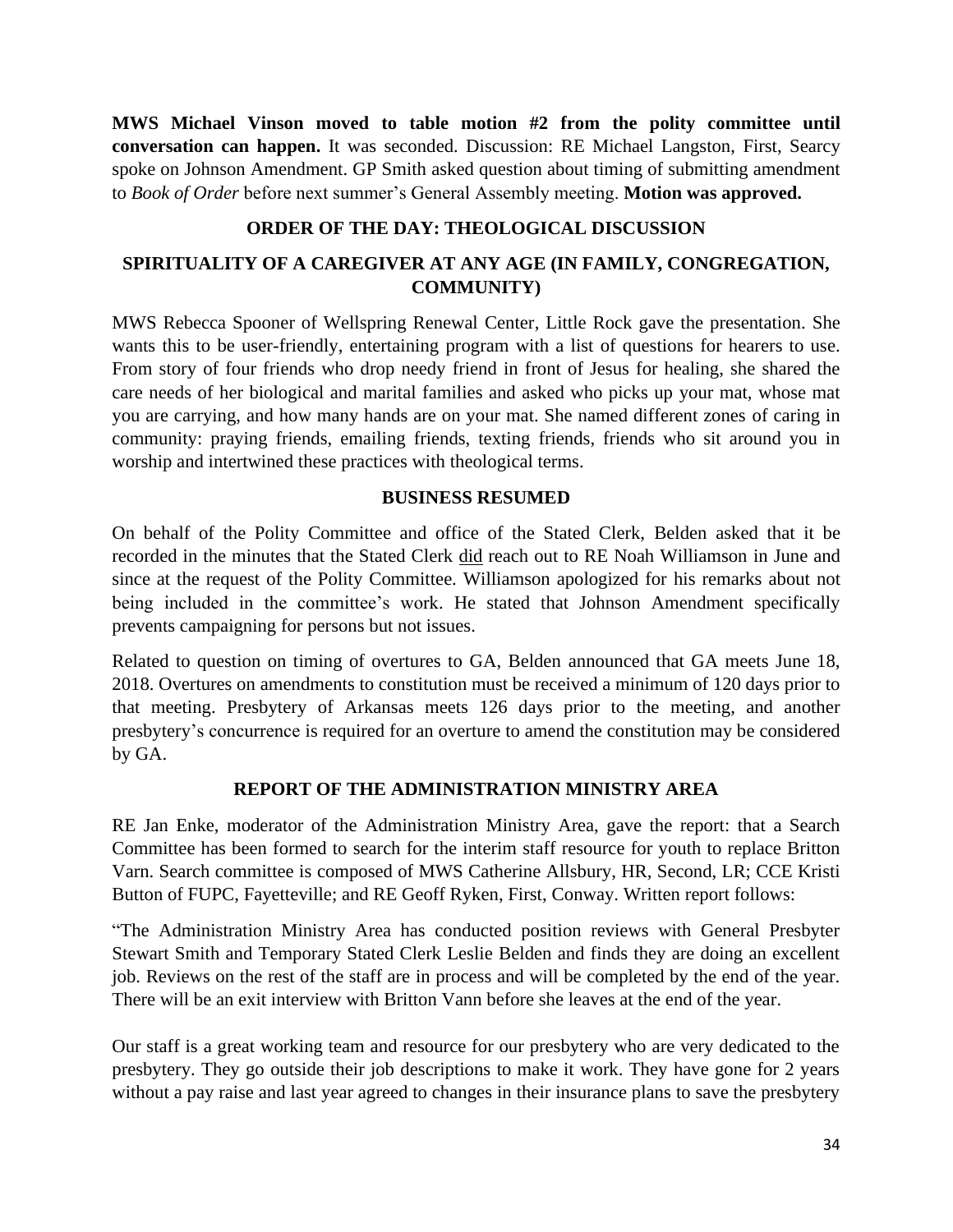money. With this in mind, Administration Ministry feels that we need to include a 2% raise in the 2018 proposed budget for the staff.

An insurance review is in process also and will be reported at the Coordinating Team Retreat in November.

The proposed budget numbers for 2018 are similar to what the budget is for this year. With the reduction in the Ferncliff site support (formerly the million dollar loan payment), and with a 2% increase proposed for staff salaries, the proposed budget will be slightly less than in 2017. The 2018 proposed budget may change depending on how our end-of-year contributions and expenses look like.

We ask that you share with your congregations the 2018 proposed budget of \$804,310 while they are making their budgets for 2018, and that they remember giving to our presbytery." (full budget in appendix).

Enke reported a proposed 2% raise for staff in 2018, thanked them, and said that Ferncliff's support had been restored with sale of Chenal property and pay off of loan to cover presbytery's pledge to Ferncliff's capital campaign. She urged every congregation to receive the finance brochure and pledge for 2018.

# **MINUTE ANNOUNCEMENTS**

The following made minute announcements: MWS Senor announced Oct. 22-23 appearance of David Jensen from APTS, GP Smith reminded all that employer agreements are due to Board of Pensions on Oct. 13 for 2018, Wilhelmi touted UofO's pastoral study leave opportunity for ministers which is self-guided on their campus and UofO/Lyon/Conway/Second/UCM taking 26 people to Montreat College Conference; MWS Bill Seitz plugged Presbyterian Pilgrimage for living Christian life out in the world Oct. 19-22 and April, 2018; CCE Jeannie Ford announced opportunities for volunteers at AR Food Bank every third Tuesday night of month,  $2<sup>nd</sup>$  and  $4<sup>th</sup>$ Saturday family work days and special October opportunities "Full On Faith," and RE Ted Belden needed help taking screen down in chancel.

# **NEW BUSINESS**

There was no new business.

# **REPORT OF LEAVES OF ABSENCE COMMITTEE**

Temporary Stated Clerk Belden gave the report on behalf of the committee: 38 MWSs, 1 YADA, 23 visitors, 33 REs from churches, 3 CREs, 2 CCEs, 5 REs from Coordinating Team, 5 REs at large and 5 corresponding members for a total of 115 persons who signed in.

# **COMMITMENT TO GOD'S CALL: REFERRALS**

There were three referrals: 1) one to CLD to develop assessment tool for candidate and report back; 2) one to COM to review wording of Ministerial Residence Program page 37, B.